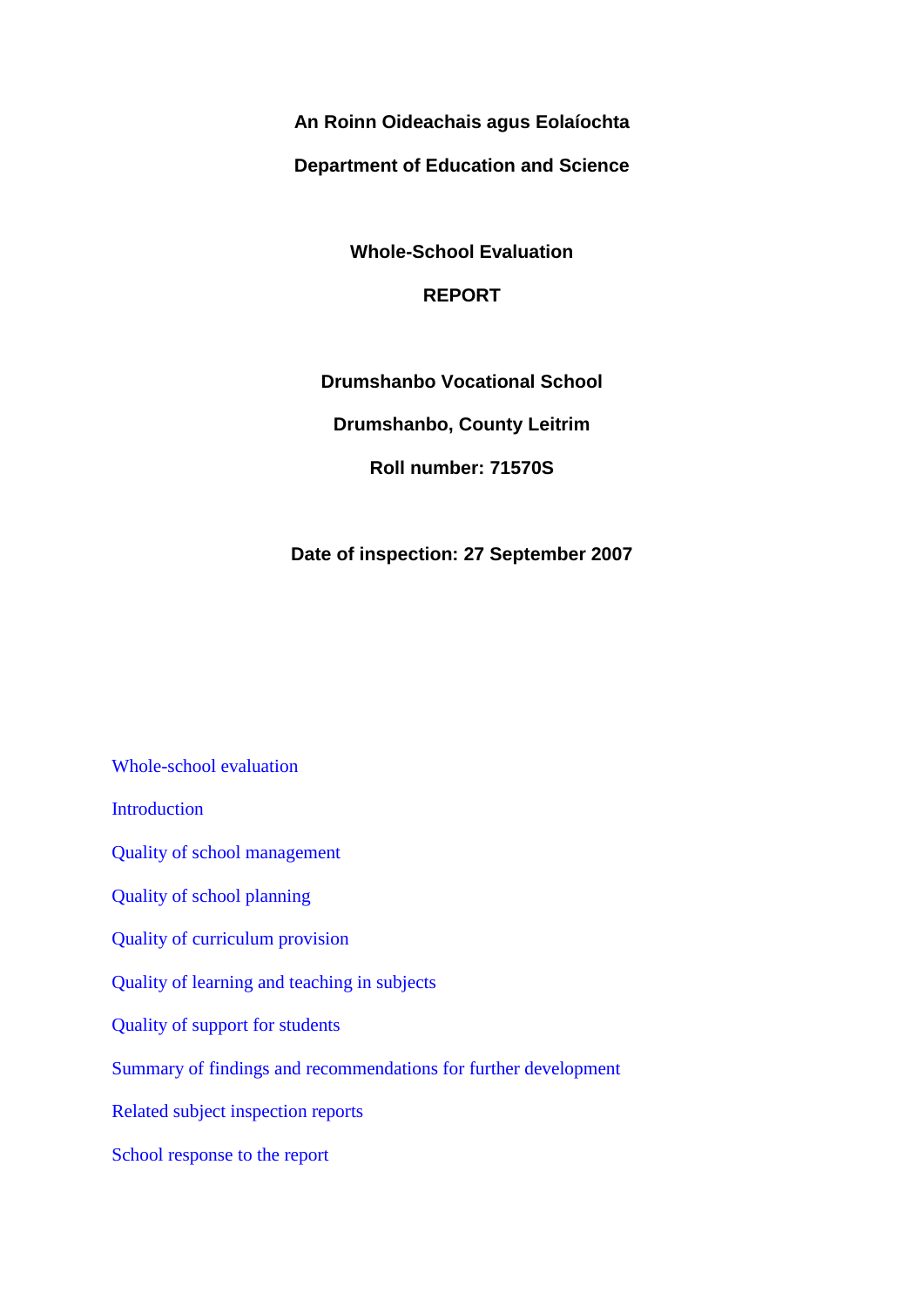#### **WHOLE-SCHOOL EVALUATION**

A whole-school evaluation of Drumshanbo Vocational School was undertaken in September 2007. This report presents the findings of the evaluation and makes recommendations for improvement. During the evaluation, the quality of teaching and learning in four subjects was evaluated in detail, and separate reports are available on these subjects. (See section 7 for details). The board of management was given an opportunity to comment in writing on the findings and recommendations of the report, and the response of the board will be found in the appendix of this report.

#### **INTRODUCTION**

Drumshanbo Vocational School is a co-educational school under the patronage of Co. Leitrim Vocational Education Committee (VEC). The original school building was constructed in 1964 with a further building added in 1986. The main school campus also includes two prefabricated classrooms. The school uses a hall beside the school grounds and a number of off-campus sites for the delivery of Post Leaving Certificate (PLC) courses and for extra-curricular activities.

The school, which is the only post-primary school in Drumshanbo, serves the educational needs of the local community through the provision of second-level education, PLC courses and short evening courses for adults. The Drumshanbo region experienced significant economic difficulties with the closure of the Arigna coalmine in 1990 and since then has sought to develop food-based and electronic industries. The school is conscious of its role in supporting such initiatives through its educational programmes. The school applied for and approval has been granted to construct three new classrooms and a smaller room under the Permanent Accommodation Scheme (PAS) of the Department of Education and Science (DES).

The school draws it students mainly from nine feeder primary schools. Enrolment in the mainstream school has increased slightly in the last year and is currently 230 students. In addition to this, fifty students are enrolled in the PLC courses and forty-one students are enrolled in adult and continuing education classes under the Vocational Training Opportunities Scheme (VTOS). Enrolment was underway for evening classes during the evaluation visit.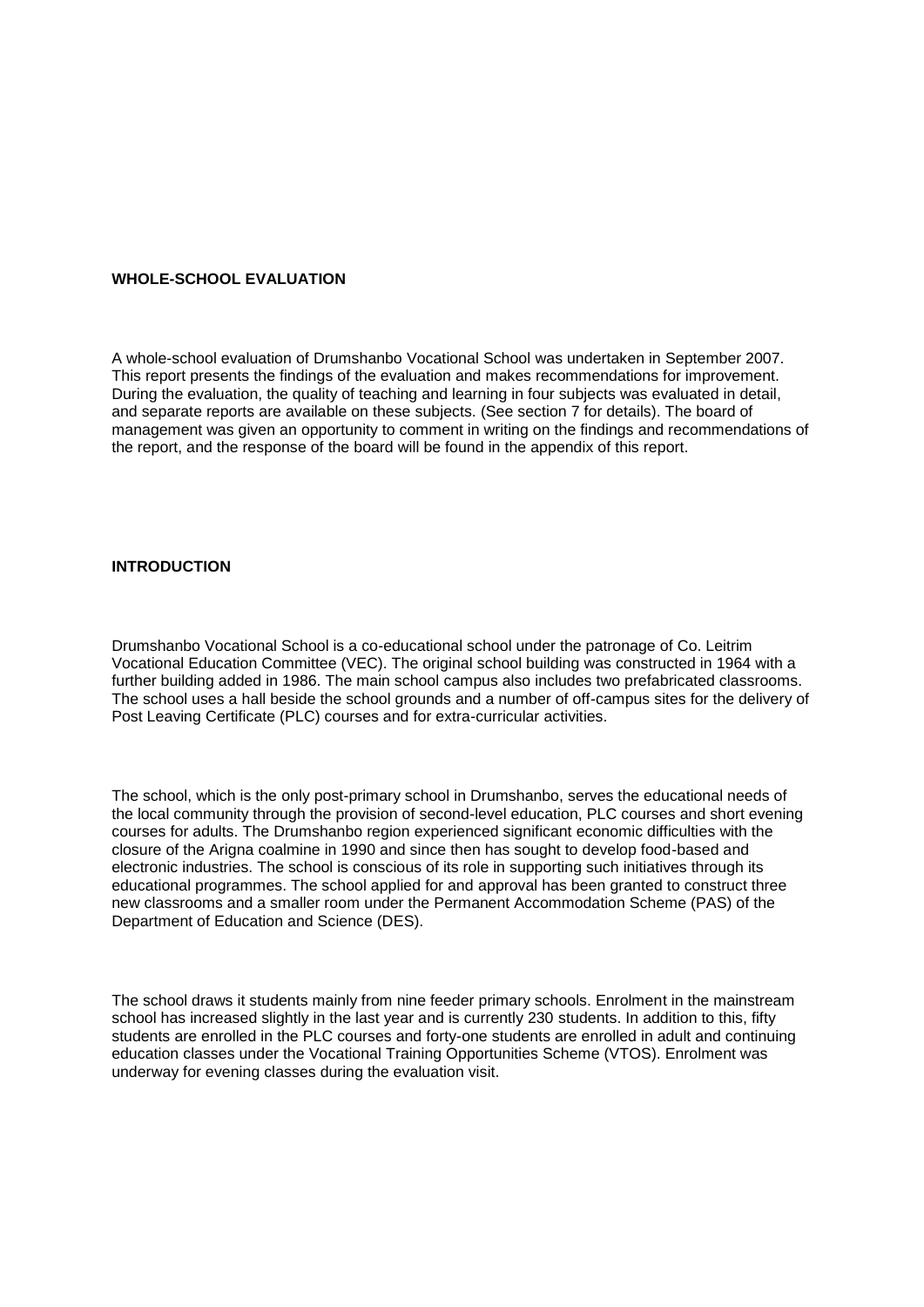### **1. QUALITY OF SCHOOL MANAGEMENT**

#### **1.1 Characteristic spirit of the school**

The school's characteristic spirit is very much informed by its mission statement and the aims of the school, which seek to provide for the intellectual/curricular, physical, social and personal education of the student. The school aims to establish, develop and nurture attitudes, values and behaviour which will enable the whole-school community to reach its full potential. All students are encouraged to find their own strengths in order to become self-confident and responsible citizens. All of this is to be achieved within a firmly-established programme of pastoral care that seeks to enhance the spiritual aspect of students' lives. The mission statement and the aims of school are displayed in the school foyer, in the students' journal and as a preface to policy documents. This good practice of publicising the mission statement is commended. It was reported that the mission statement was arrived at following an extensive process of consultation and was ratified by the board of management.

During the evaluation, various members of the school community referred to the benefits accruing to a school of this size, with relatively small enrolment numbers, where students are known by their teachers at a personal level and where a relaxed yet focused atmosphere prevails. There was a sense of pride in achievements both in the academic and non-academic areas. The school was described as a friendly place where everyone knows everyone else and where students feel valued and this brings out the best in them. During meetings with the board, members of staff, representatives of the parents' association and the student council, appreciation was expressed for the supportive and open atmosphere in the school.

The pastoral structures established within the school and the procedures and practices in place to support students with special educational needs provide evidence of the implementation of the mission statement. In addition, the code of behaviour and the anti-bullying policy provide further support for students. The involvement of students in the development of these policies further ensures the promotion of the school's ethos. The willingness of students to return to the school to undertake PLC courses was cited as evidence of their satisfaction with the school in its many facets.

#### **1.2 School ownership and management**

The board of management is properly constituted under the *Instruments and Articles of Management for Vocational Schools*. The current board was established in the autumn of 2005 and it was reported that the board usually meets once per term and more often as needed. Board members are provided with an agenda prior to meetings, and they consider that issues are discussed in an open and frank manner and decisions are arrived at by consensus. The good practice of issuing an agreed written report following each board meeting should be instituted as a means of ensuring all sections of the school community are kept informed of school developments.

The board expressed its confidence in the school principal, acknowledged his role in guiding the school and were satisfied with the reports on school matters presented to the board. To date the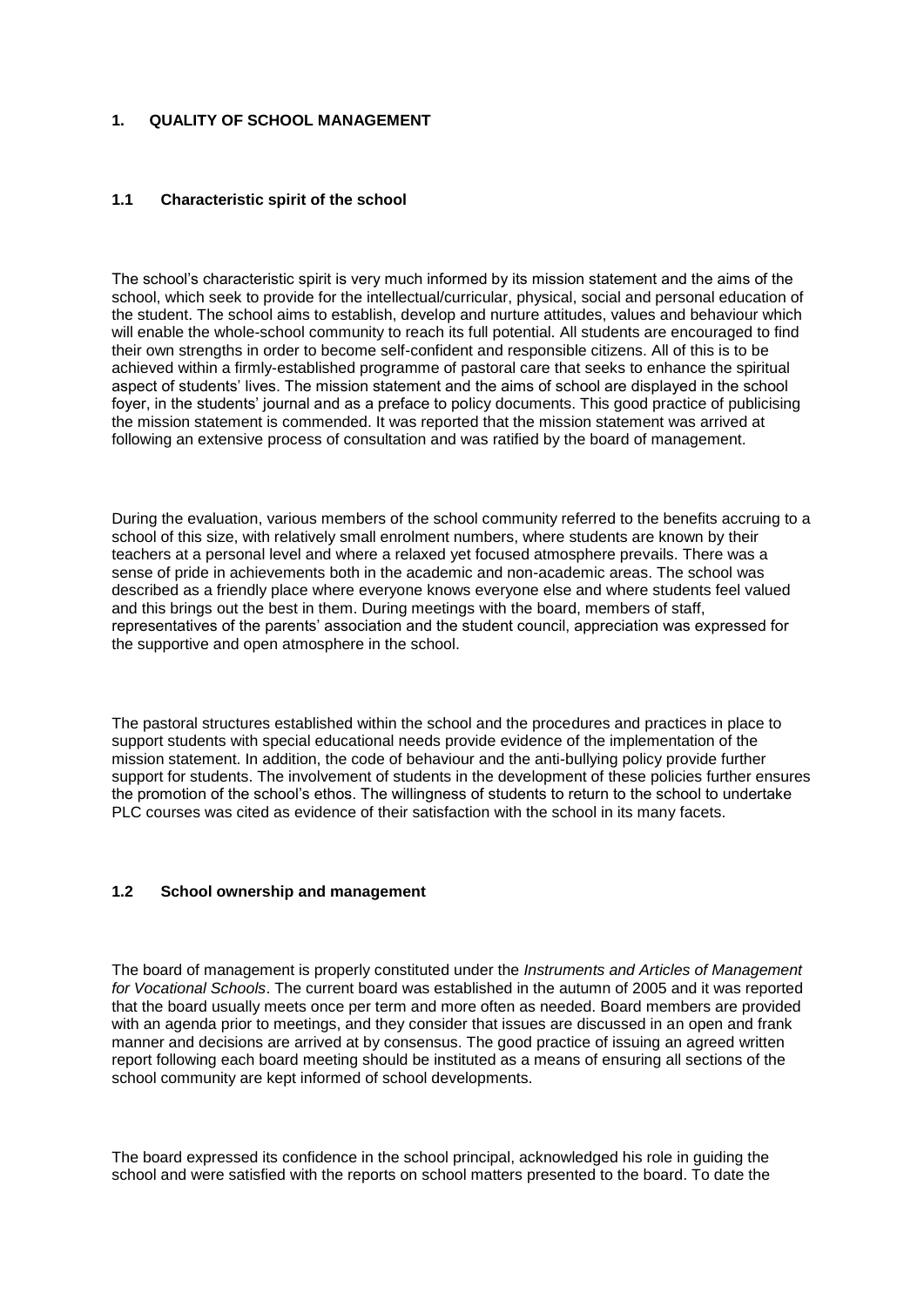board has been involved in the development of several policies and has ratified a number of these policies including: the code of behaviour, anti-bullying policy, internet safety/acceptable use policy. Other policies are currently in draft form, for example the plan to deal with a critical incident. The board is aware of the need to keep policies under review and this is commended. With the support of Co. Leitrim VEC the board and the school's senior management team, facilitate and encourage staff to participate in appropriate continuing professional development (CPD) courses. The board also expressed satisfaction that the range of programmes and subjects on offer caters for the needs of all students. Board members are aware of and greatly appreciate the range of extra-curricular and cocurricular activities provided by members of staff and the local community. A number of members of the board have served on previous boards and use their experience in supporting the work of the current board. It was reported that the members of the board have not received any formal training. It is recommended that training be provided by Co. Leitrim VEC for members of the board. This will help them to define and understand their respective roles and will enable them more effectively to fulfil their responsibilities.

A key area for development identified by the board was the delivery of the extra accommodation approved under the Permanent Accommodation Scheme and concern was expressed at the delay in the delivery of this accommodation. It is recommended, as a priority, that the board of management and Co. Leitrim VEC take measures to ensure that the extra accommodation agreed under the PAS be delivered within the specified time frame.

A parents' association was established in 2003 and new representatives are due to be elected by the parent body in the near future. The parents' association could be invited to contribute to the school newsletters as a means of effectively communicating with the whole-school community. It is commendable that the parents' association has been involved in the development of school policies, notably the code of behaviour, and collaborated in the introduction of healthy eating options to the school's tuck shop. The parents' association is not affiliated to a national parents' body**.** It is suggested that the parents' association affiliate to one of the national bodies representing parents at post-primary level. This could be used as a vehicle for the delivery of training for the officers of the association.

Members of the parents' association expressed their appreciation for the open and welcoming attitude of senior management and staff in Drumshanbo Vocational School and the pastoral concern for students. They also expressed their satisfaction with the range of programmes and subjects on offer in the school and the academic record to date. Representatives expressed concern at the delay in providing the extra accommodation approved under the PAS.

#### **1.3 In-school management**

The principal and deputy principal, as the senior management team, were both appointed to their posts in 2006. The principal, who was an external appointment, expressed his appreciation for the support and local knowledge provided by the deputy principal, who was an internal appointment, as he assumed his new office. The principal provides very effective leadership for the school community and has identified priorities for the further development of both the physical infrastructure of the school and the human resource needs. Other areas for development outlined include the ongoing review of curricular provision, especially in the PLC area, the continuation of school development planning and provision for students with additional educational needs. The principal and deputy principal work closely together, appreciate each other's mutual support and operate as an efficient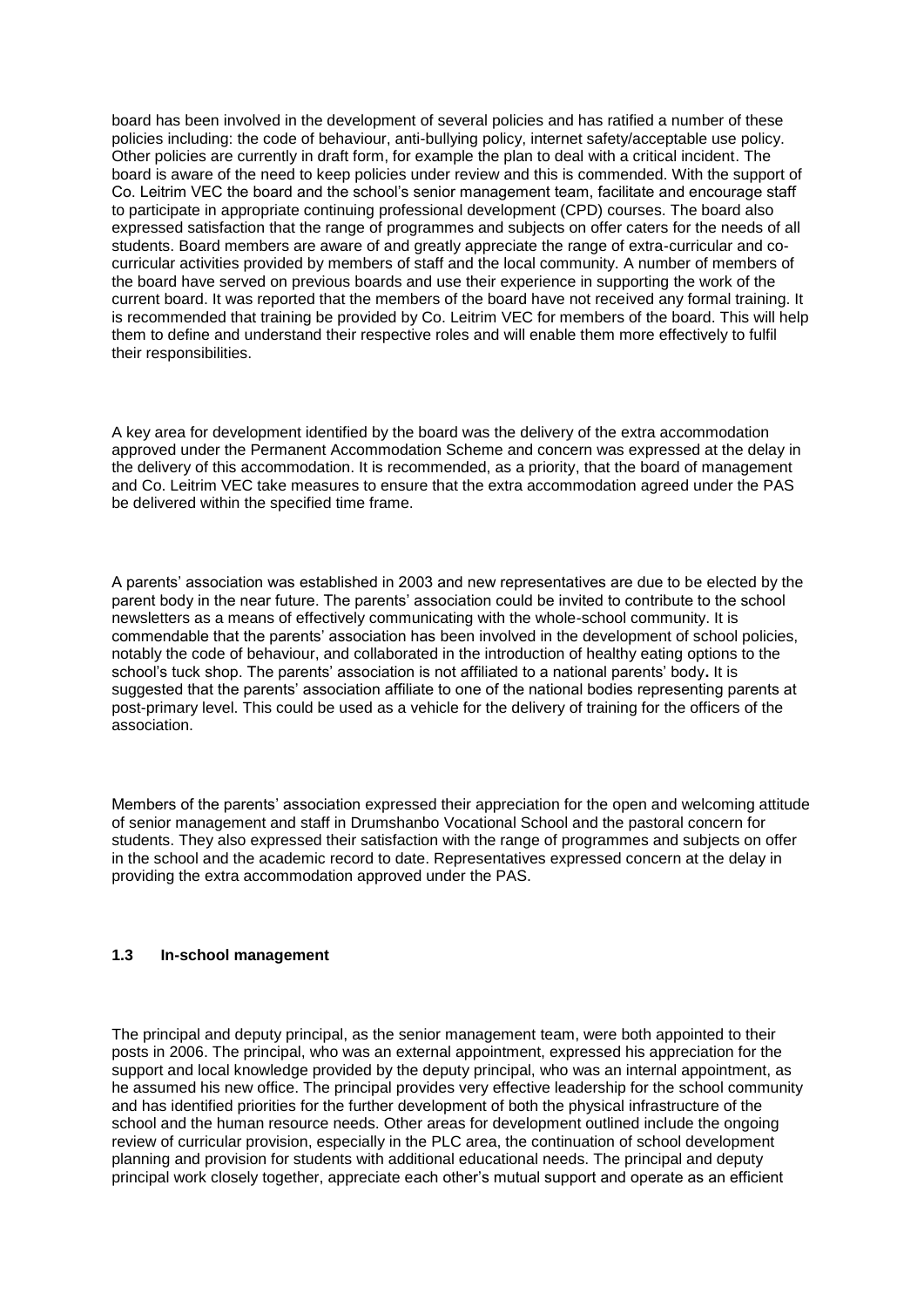and effective team. They share a common commitment to the future development of the school and to the care of all students. During the evaluation visit their daily presence on corridors and in the staff room was obvious. They describe the school as a school of the local community and are aware of the need for the school to provide for the educational needs of that community. The senior management team meets informally every morning and evening to plan for and to review daily progress. The allocation of some formal meeting time would facilitate planning for the medium and long-term development of the school. Areas of responsibility for the two team members have evolved over the past year and in the light of experience, defined duties should be agreed for each role. Both hold postgraduate qualifications in educational management. All sections of the school community expressed their appreciation for the effective lines of communication established by the principal and deputy principal.

The senior management team is supported in its work by a middle management team of five assistant principals and six special duties teachers. A programme co-ordinator and a director for adult education have also been appointed. Members of the school's middle management team are involved in a range of duties that support school administration, curriculum development and pastoral care. During the evaluation process the teaching staff was engaged in a review of the schedule of posts of responsibility, keeping in mind the needs of the school and the talents and aspirations of the teachers. This good practice is very highly commended and it is suggested that in the current review of the schedule of posts of responsibility consideration might be given to creating posts in the following areas:

a co-ordinator for information and communication technology (ICT), co-ordinator of audio-visual resources and a teacher responsible for fire evacuation procedures. When duties have been agreed it is suggested that, where appropriate, holders of posts of responsibility should consider the production of 'a development plan' for their individual areas of responsibility.

Regular staff meetings are held, usually at the beginning of each term. The staff is given prior notice of meetings and is provided with an opportunity to have items placed on the agenda or discussed under any other business. The meetings are chaired by the principal and minutes for recent meetings were provided to the evaluation team. It was reported that special duties teachers also meet regularly and these meetings are informal in nature. The opportunity to contribute items to the agenda is further evidence of the open communications between management and staff. A positive and collaborative working relationship between members of staff was also observed as teachers discussed their work and shared resources during informal meetings and exchanges and this is commended.

A culture of engaging in continuous professional development has been encouraged by the Chief Executive Officer (CEO) and the senior management in the school. Teachers have obtained postgraduate qualifications in educational management, special needs education, ICT and are encouraged to attend all in-service courses provided by the Department. This good practice is highly commended as it improves the skills base and knowledge level of the teaching staff. Support is provided for new members of staff by the senior management team and by other members of staff. This is good practice. As a means of further supporting new teachers it is suggested that consideration be given to the production of a teachers' handbook, which could be updated on an annual basis. This should contain factual information about the school, school policies, and in the light of experiences gained in the current school year a clear statement of the roles of year head and class tutor.

The school communicates with the general parent body using a variety of appropriate methods: the school journal, school newsletters, an open day for prospective parents and students, letters providing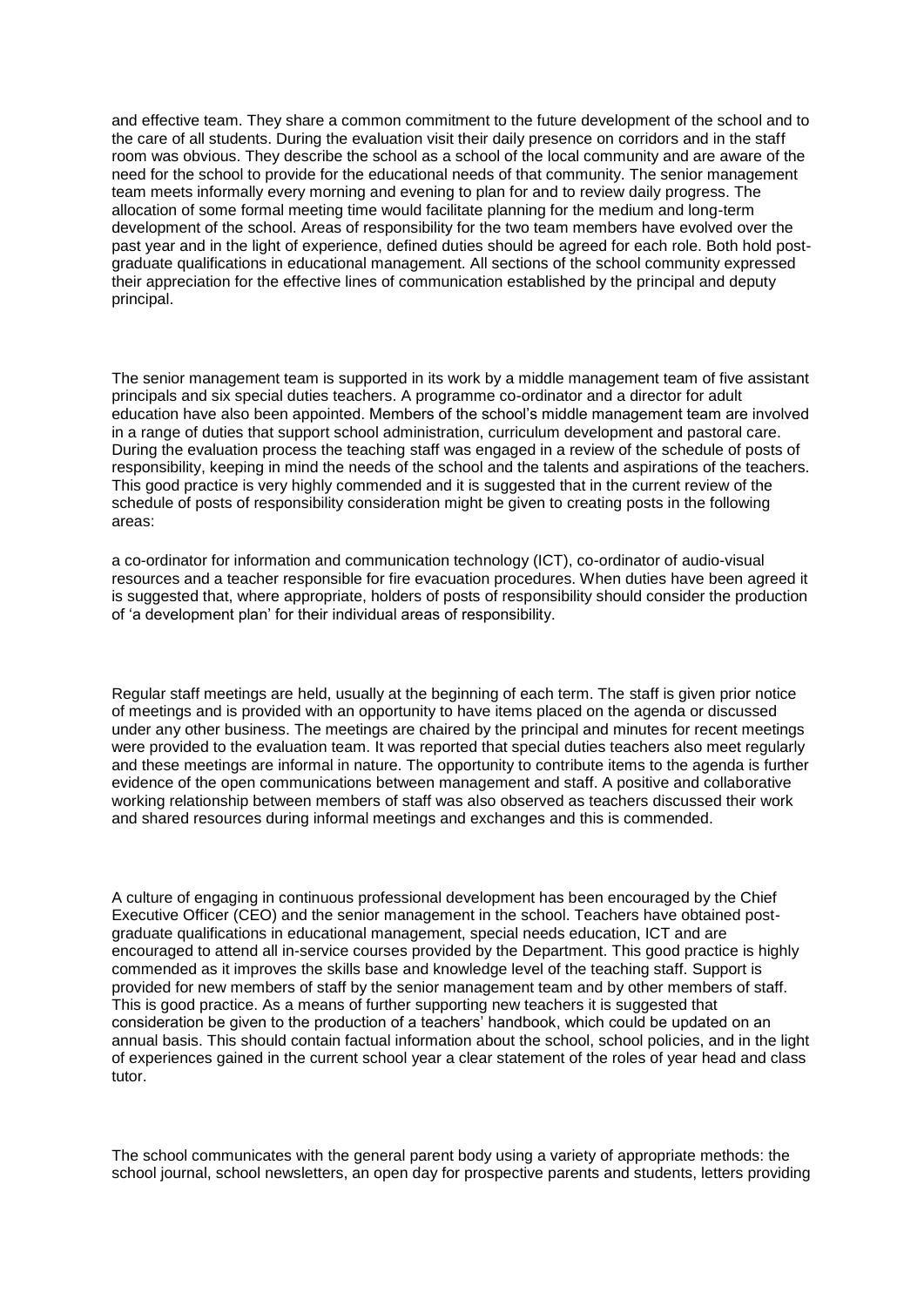information on upcoming events, parent-teacher meetings, reports on student progress, the school website, telephone calls and personal contacts made by individual teachers. The school is commended for the production of a high-quality prospectus which is provided to parents. It was reported that year heads are assuming a more proactive role in initiating contact with home when concerns are expressed in relation to individual students and this is commended. Close links are maintained with the local community through the provision of PLCs and short evening classes, VTOS courses, the range of co-curricular and extra-curricular activities, the work-experience programme and sponsorship for school equipment or events. The school acknowledged this contribution of the local community and in particular, the support provided by Leitrim Partnership. Good communication is also maintained with the feeder primary schools which are visited on an annual basis by the principal and which provide information to assist the transfer of pupils to Drumshanbo Vocational School.

A year head system has been in operation for a number of years. Year heads manage behavioural issues as they arise and they keep teachers informed about the pastoral needs of individual students. This system is being further refined with the introduction of class tutors who work with the year heads. The year heads clearly see themselves as having a major role in the pastoral care of students and the introduction of class tutors is an important and highly commended development. Class tutors are generally holders of posts of responsibility but it deserves to be acknowledged and highly commended that in a number of cases teachers have volunteered to assume the role of class tutor. A letter to parents outlining the roles of year head and class tutor was provided to the evaluation team. The good practice of communicating such information to parents is very highly commended. Senior management's suggestion of providing regular opportunities for year heads or class tutors to meet with their class groups is a worthwhile development and is encouraged.

Students are provided with a journal which plays an important role in helping them to manage their learning. It was reported that this is used as a most effective means of communication between the school and home. Significantly this journal is referred to as a *'Journal for Learning'*, thus reinforcing the school's mission statement and providing a clear indication of the central role of the school in supporting student learning. The code of behaviour encourages students to take personal responsibility for their behaviour so that a friendly environment can be maintained where all can work, study and relate in a positive way. At a meeting with members of the student council, the successful operation of the code of behaviour was acknowledged and students regard the school as a friendly place for both students and staff. Commendably the code of behaviour also sets out expectations for the school, parents and students so that members of the school community are aware of their respective rights and responsibilities. Where a student is frequently in breach of the school's code of behaviour consideration might be given to providing that student with a teacher who would provide a personalised support and become an advocate for that student. The school also has in place an antibullying policy which has been ratified by the board. The extensive consultation process engaged in prior to the ratification of this policy was confirmed by the provision of documentary evidence. As a means of providing support for first year students the school might consider the introduction of a mentoring system. Mentors could be chosen from amongst senior cycle students and should be provided with some training prior to assuming their duties.

The school has in place an effective means of monitoring student attendance both morning and afternoon. Returns made to the National Education Welfare Board (NEWB) were provided to the evaluation team and these indicate that attendance by students compares very favourably with national figures. Punctuality is also monitored by year heads and class tutors. Figures provided to the evaluation team indicate that student retention has improved in recent years and this is commended. The school is committed to providing an open enrolment system and has in place a policy on enrolment and admissions. It is recommended that those aspects of the enrolment and admissions policy referring to applicants with special needs and to the transfer of students from other schools should be reviewed, so as to ensure that all current legislation has been taken fully into account and to avoid any ambiguous interpretation of the policy.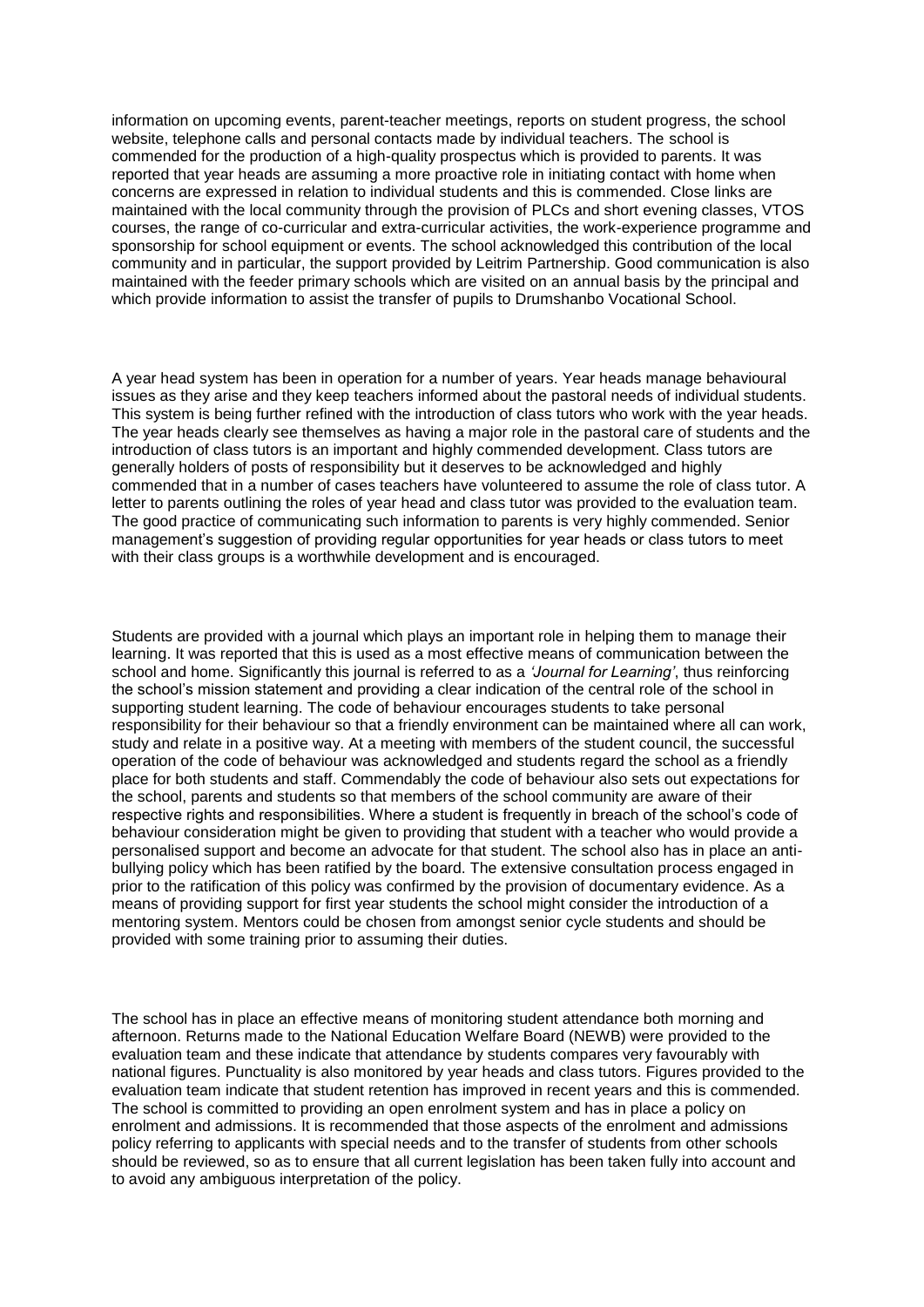A fully representative students' council has been established since 2004 and receives guidance and support from a designated liaison teacher who holds a post of responsibility for this role. The members of the council have made a positive contribution to the life of the school since the council's establishment. As a means of further increasing the profile of the students' council in the school the following recommendations are made: agendas and reports in relation to council meetings should be displayed on the council's notice board; students should be invited to submit items for inclusion on agendas; photographs of council members could be displayed on the council notice board and members could be provided with badges. A calendar of events should be planned. These measures will help to make the presence of council members more visible to the school community.

### **1.4 Management of resources**

On approaching Drumshanbo Vocational School one of the most striking features is the high standard to which the school buildings and school grounds are maintained. The absence of graffiti, the cleanliness of rooms, corridors, furniture and student lockers, and the well-maintained school grounds with attractive floral displays are impressive and reflect the school's desire to create a high-quality environment in which teaching and learning can take place. The school also proudly displays its Green Flag awarded by An Taisce and has entered the Floral Pride Competition. This reflects a commitment by the school to promote environmental awareness amongst its students and is very highly commended. The role of the school's caretaker and cleaning staff is acknowledged in this regard. The principal expressed appreciation for the positive and supportive role played by the caretaker, attendant and secretarial staff in the operation of the school. It is acknowledged that the school is already involved in the good practice of recycling waste.

In discussions with the senior management team the improvement of the physical infrastructure of the school was identified as a priority for future development. In this regard it is important to acknowledge the many improvements that have occurred recently. These include an upgrade of the metalwork workshop, the technical graphics room, including the provision of an interactive white board, the school's ICT facilities and the acquisition of extra resources to support the teaching of pottery. The provision of a teachers' office for the secure storage of records and resources is also noted and commended.

A policy statement on safety, health and welfare at work, dated March 2007, was provided to the evaluation team. This policy was informed by the Safety, Health and Welfare at Work Act 2005. During the evaluation visit a number of health and safety issues were identified and it is recommended that these issues be addressed as a matter of urgency. A dust extraction unit should be installed in the materials technology (wood) room in conjunction with funding already provided by the Department following the issue of Circular Letter M45/01 Wood Dust Extraction Systems in Second Level Schools. The fire alarm system in the school should be re-activated and regular fire evacuation drills should be introduced. Concerns expressed in the subject inspection reports in Art (September 2007) and Home Economics (February 2006) should also be addressed.

Drumshanbo Vocational School has a teacher allocation of 25.01 whole-time teacher equivalents (WTE) provided by both DES and County Leitrim VEC. This includes an ex-quota principal and allowances for guidance, learning support and curricular programmes. The school also benefits from the presence of special-needs assistants (three full time and two part time) and the support of a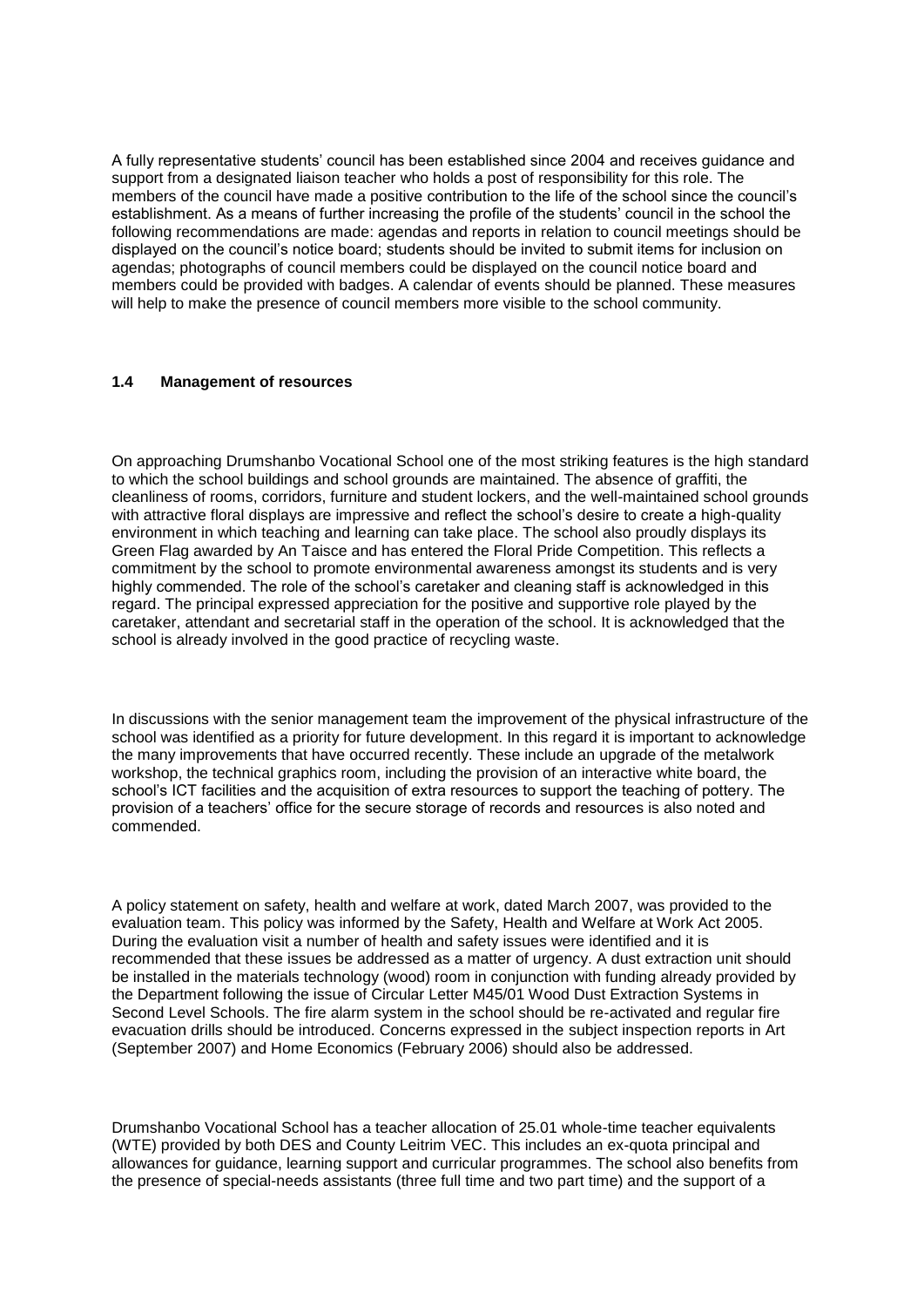member of the local clergy who provides liturgical services for the school, particularly the celebration of a Mass to mark the beginning and end of the school year. Parents commented on how appropriate the end-of-year Mass was and acknowledged the preparation for this event that had taken place in the school. In assigning teachers to particular classes, the wishes of teachers and the need to build capacity within the school are considered by the school principal. The principal is also aware of the human resource needs in a number of subject areas. The teacher allocation is used effectively to address the needs of all students.

### **2. QUALITY OF SCHOOL PLANNING**

#### **2.1 The school plan**

School development planning operates on a formal basis in Drumshanbo Vocational School, and is facilitated and encouraged by the board and the senior management team. The planning process began in 2003 and the staff has received, on an on-going basis, in-service under the School Development Planning Initiative (SDPI). The inclusive and co-operative style of management adopted by the senior management team has facilitated the engagement of all sections of the school community in the development of whole-school policies. Members of the parents' association and the student council expressed their appreciation for their inclusion in policy development.

The board of management has been involved in developing and ratifying a number key policy documents. These include the enrolment and admissions policy, the code of behaviour (revised September to November 2006), anti-bullying policy and ICT and internet usage policy. The extensive preparatory work done by the staff and the inclusive nature of the development of the anti-bullying policy is highly commended. The inclusion of some of these policies in the student journal and in the school's prospectus is an effective way of communicating school policies to the student body and parents and is commended. Draft policies are discussed by the board, the staff as a whole, the parents' association and where appropriate the student council. After the final drafts have been presented to the staff and parents' association they are ratified by the board. Those policies already ratified by the board have been referred to earlier in this report and those policies currently in draft form include an attendance policy and a policy for students with special educational needs. The board is also aware of the necessity to review policies on systematic basis. The school community has been involved in a review of the code of behaviour and documents provided indicate the very comprehensive and collaborative nature of this review. This is a further example of good practice in Drumshanbo Vocational School. This planning process has been very effective for the school community and the level of engagement, consultation and open discussion around these developments is highly commended. This reflects the open and inclusive ethos outlined in the mission statement of the school. Substantial progress has been made in the area of general school planning as is evidenced by the number of school policies already in place or in draft form. Following further work on school planning it is suggested that all this work be assembled in a School Plan and assigned to the permanent section and development section as appropriate.

Significant progress has also been made in the planning for programmes and within individual subject areas. This planning process, both formal and informal, has resulted in the production of subject department plans and plans for programmes, including the PLC area, all of which were made available during the evaluation process. It is recommended that the comprehensive approach to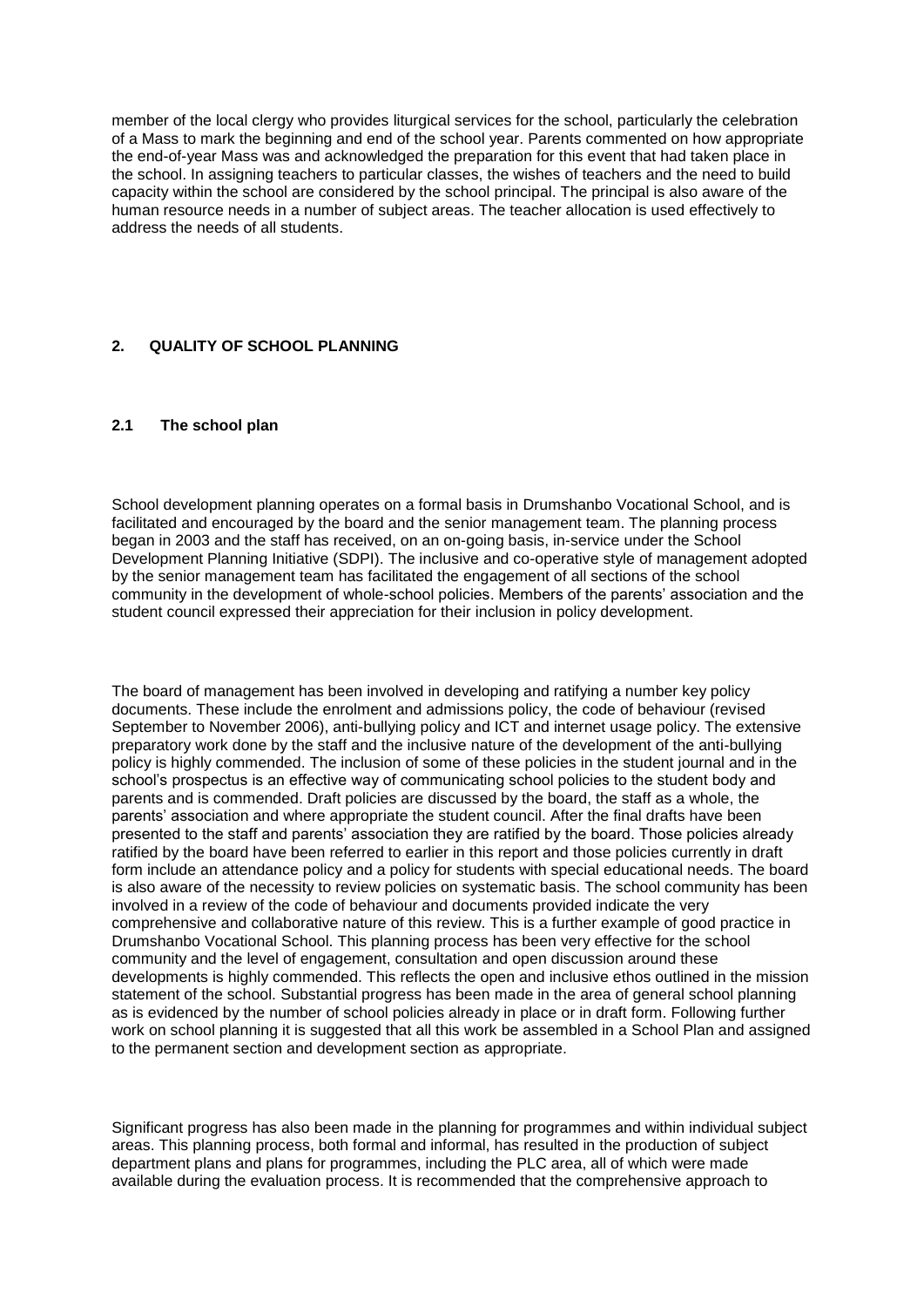school planning adopted in some subject areas be developed further by all subject teachers working collaboratively, where possible, on their specific subject plans. Consideration should be given to statements of learning outcomes as well as curricular content and to plans and procedures for the inclusion of ICT into teaching and learning.

Confirmation was provided that, in compliance with Post-primary Circulars M44/05 and 0062/2006, the board of management has formally adopted the *Child Protection Guidelines for Post-primary Schools* (Department of Education and Science, September 2004). Confirmation was also provided that these child protection procedures have been brought to the attention of management, school staff and parents; that a copy of the procedures has been provided to all staff (including all new staff); and that management has ensured that all staff are familiar with the procedures to be followed. A designated liaison person (DLP) and a deputy DLP have been appointed in line with the requirements of the guidelines.

### **3. QUALITY OF CURRICULUM PROVISION**

### **3.1 Curriculum planning and organisation**

Drumshanbo Vocational School, for a school of its size, is highly commended for the range of programmes and subjects it offers to all its students. There are, at present, three second level curricular programmes on offer in the school: the Junior Certificate, the Established Leaving Certificate (ELC), and the Leaving Certificate Vocational Programme (LCVP). Where it was deemed to be appropriate to cater for the needs of students the Leaving Certificate Applied (LCA) has also been provided by the school and the provision of this programme is kept under review. Consideration has been given by the school to the introduction of the Transition Year (TY) programme. This is not deemed to be appropriate at present but it was reported that the introduction of this programme will be kept under review. There is a very broad range of subjects on offer to students across each of the programmes.

The school in conjunction with Co. Leitrim VEC also provides a number of PLC courses. The coordination of these courses is carried out by a teacher with a special duties post of responsibility. Some students enrolling in the courses have completed the Leaving Certificate in the school. PLCs on offer include: Business Secretarial and Call Centre Operations, Performing Arts-Traditional Irish Music, Media Engineering, Art & Design and a course on Organic Production and Enterprise which is being introduced in the current school year. The development of such courses reflects the school's commitment to play an active part in the social and economic development of the local community and is very highly commended. The school facilitates PLC students who wish to repeat a subject in the Leaving Certificate. An integral part of the PLC courses is the personal development of students and this is a further reflection of the implementation of the school's mission statement which seeks to encourage all students to find their own strengths in order to grow into self-confident and responsible adults. The social activities provided for the students in the Business IT class are examples of very good practice. PLC students have access to an adult guidance counsellor and are also supported by the school's guidance counsellor. During visits to some of the PLC groups and in discussions with students the range of interests was obvious; some students were developing appropriate skills in preparation for the world of work while others were planning to continue to study at third level, having deferred a place in a variety of institutions. Contacts established with local employers and cultural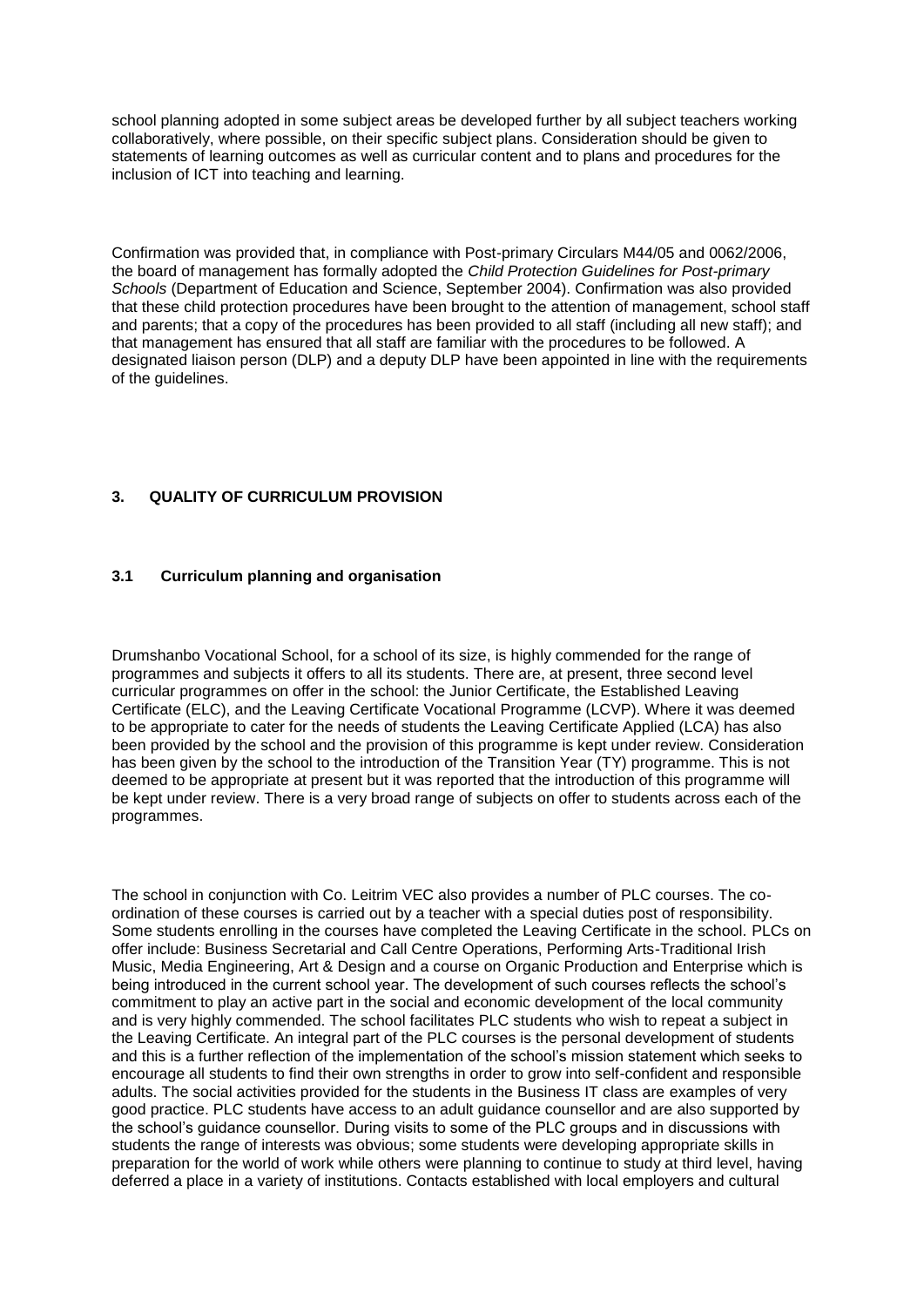groups are to be commended. All PLC courses are certified by the Further Education and Training Awards Council (FETAC). The support of school management in the provision of resources in this area and in the organisation of an awards ceremony at the end of the school year was acknowledged during the evaluation process. Commendably, the on-going evaluation of PLC and VTOS courses takes place and this was evident in documentation provided to inspectors.

Evening classes are also provided by the school to cater for the interests of the local community. At the time of the evaluation, enrolment for the evening classes was in progress and numbers had not been finalised. Classes due to proceed were: Spanish and French for beginners, Computers for beginners, Computerised Accounts and Lawnmower and Strimmer Maintenance. The organisation of these classes is the responsibility of the Director of Adult Education.

An examination of the school's timetable indicated that Drumshanbo Vocational School is fully compliant with the requirements of the Circular Letter *Time in School*, M29/95. The suggested holding of a daily assembly by year heads and class tutors will be possible, within the existing timetable arrangements, without compromising the requirements of the circular and is encouraged.

In the junior cycle, students study a list of core subjects comprising: Gaeilge, English, Mathematics, Science, Business Studies, Social, Personal and Health Education (SPHE), Civic, Social and Political Education (CSPE), and after reflection by the teaching staff it was decided in the interests of the students to offer Religious Education as a non-examination subject. French and Music are provided to all first-year students and these become optional subjects in later years. Classes in ICT are provided to first-year students.

Following discussions with staff, parents and students, school management has made a number of curricular changes in the last year to provide for the educational needs of its students. Geography and History, which had been optional subjects, have been added to the list of core subjects in the junior cycle. This will provide for a broader educational experience for students and is commended. The employment of a qualified teacher of Physical Education (PE) has enabled all students to be timetabled for this subject. Students also study a range of optional subjects including: Art, Home Economics, Materials Technology (Wood), Metalwork and Technical Graphics.

In first year all classes are taught in a mixed-ability setting. Concurrent-timetabling in second and third year for Gaeilge, English and Mathematics facilitates the introduction of a setting arrangement. It was reported that decisions regarding the choice of level for the certificate examinations is usually taken in the light of results from the pre-examinations and with reference to student preference and to parental approval.

The SPHE programme, based on the approved curriculum framework, is clearly documented for each of the three years of the junior cycle. Relationships and Sexuality Education (RSE) should be provided for all students in the school and the development and ratification of an RSE policy that includes details of the organisation and management of RSE in the school should be prioritised. *Rules and Programmes for Secondary Schools* (Section IV, Rule 20).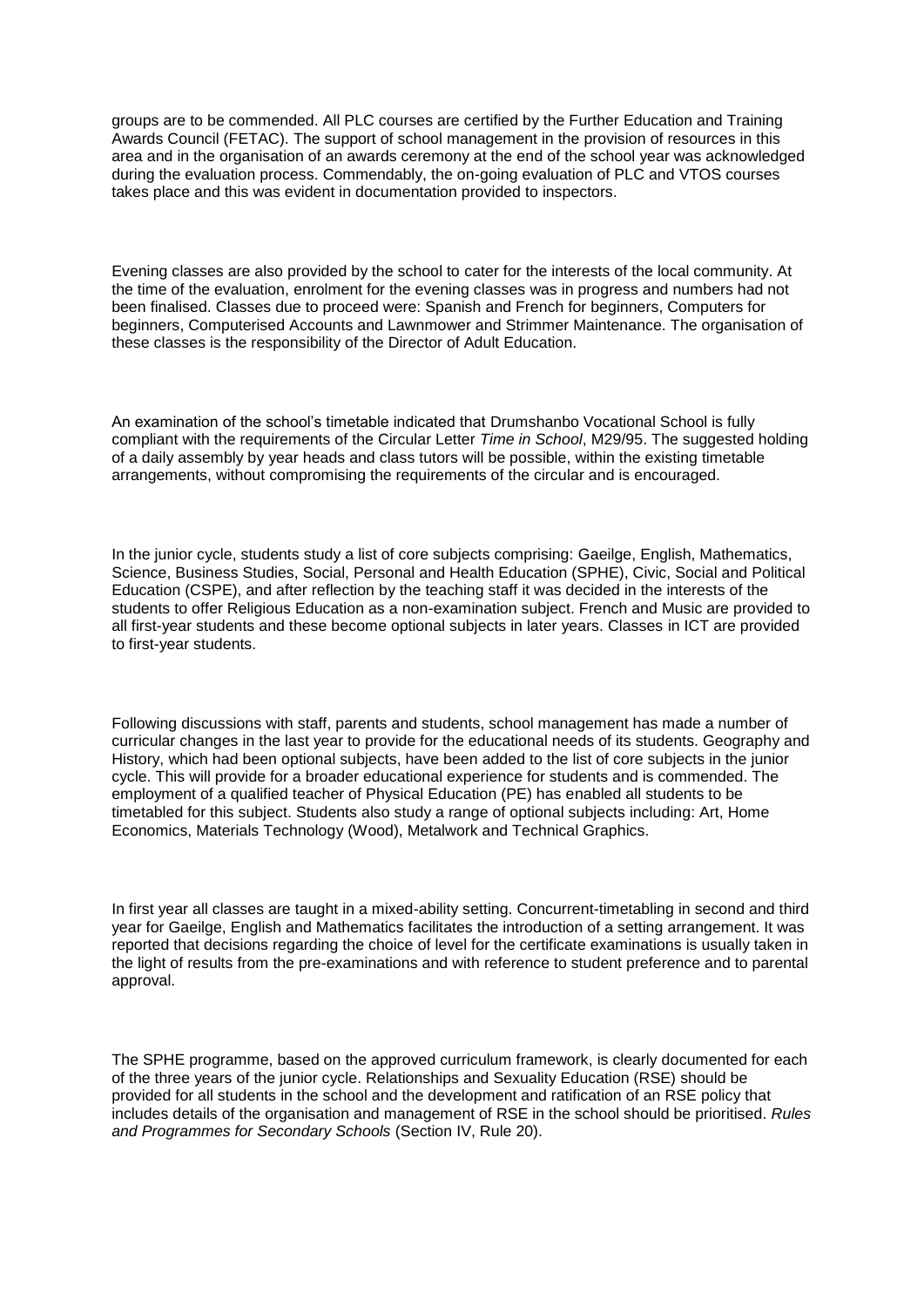In the senior cycle the range of subjects on offer to students includes: Gaeilge, English, Mathematics, French, Home Economics, Physics and Chemistry, Biology, Agricultural Science, History, Geography, Business, Construction Studies, Engineering, Technical Drawing (Leaving Certificate 2 group), this subject will be replaced by Design and Communication Graphics (Leaving Certificate 1 group), Music and Art**.** Gaeilge, English and Mathematics are timetabled concurrently thereby facilitating the creation of classes studying these subjects at different levels. The school reported that the creation of smaller class groups for some subjects, for example Mathematics and English, was introduced as a means of supporting literacy and numeracy development amongst students and this is commended. Other subject groupings are taught in mixed-ability classes. Optional subjects are timetabled to provide the maximum accessibility for students within the available teaching resources. The school timetable allocates time appropriately to all subjects.

All students in the senior cycle follow the LCVP, but only those with the appropriate subject combination take the examination in the link modules. The link modules are delivered by the programme co-ordinator and another teacher. Students and parents are informed appropriately about the programme, further information is provided to students during induction classes at the start of the school year and commendably students wishing to make changes in their subject choices are facilitated. The timetable provides for the delivery of the link modules and LCVP students have access to ICT for the completion of their tasks. A course in Communicative French is provided for students not taking French as part of the Leaving Certificate. The guidance counsellor works closely with the programme co-ordinator particularly in the area of the career investigation. A *Safe Pass* course is organised for students prior to the work-experience module. Work experience is undertaken by students in the first year of the Leaving Certificate cycle, while students in year two sit the preexaminations thus minimising the loss of tuition time. Procedures relating to the work-experience module are clearly set out in the LCVP plan, a copy of which was provided during the evaluation process. Regular communication is maintained between the programme co-ordinator and the other members of the team thus ensuring the effective running of the programme and this is commended. The school expressed its appreciation for the level of support and co-operation provided by the local business community in the delivery of the work-experience programme.

### **3.2 Arrangements for students' choice of subjects and programmes**

Students and parents are informed, in a timely fashion of the programmes and subjects on offer in the school. First-year students and their parents receive a copy of the school prospectus and attend an enrolment night in the spring before admission to the school. The school operates a 'taster programme' for first-year students which enables them to experience the broad range of optional subjects on offer in the school. Detailed timetabling arrangements for the delivery of the 'taster programme' were discussed with the evaluation team. Some subjects are studied for half of the year and some for one third of the year. Commendably those subjects studied in the early part of the year are re-visited towards the end of the school year so as to ensure that students are familiarised with the subject before they make choices for second year. Students are given an open choice of subjects and the school makes every effort to cater for the requests of all its students. This good practice is highly commended. An examination of the school timetable revealed that the option bands vary from year to year thus reflecting the interests of students and, where student choice required it, an extra class group has been created in an option band.

Third-year students and their parents receive guidance and support to inform their choice of programmes and subjects for senior cycle. This is provided by the guidance counsellor, the subject teachers, the principal and deputy principal. Parents are involved in the choice of programme and subjects and are welcome to visit the school to discuss any concerns they may have. Parents sign off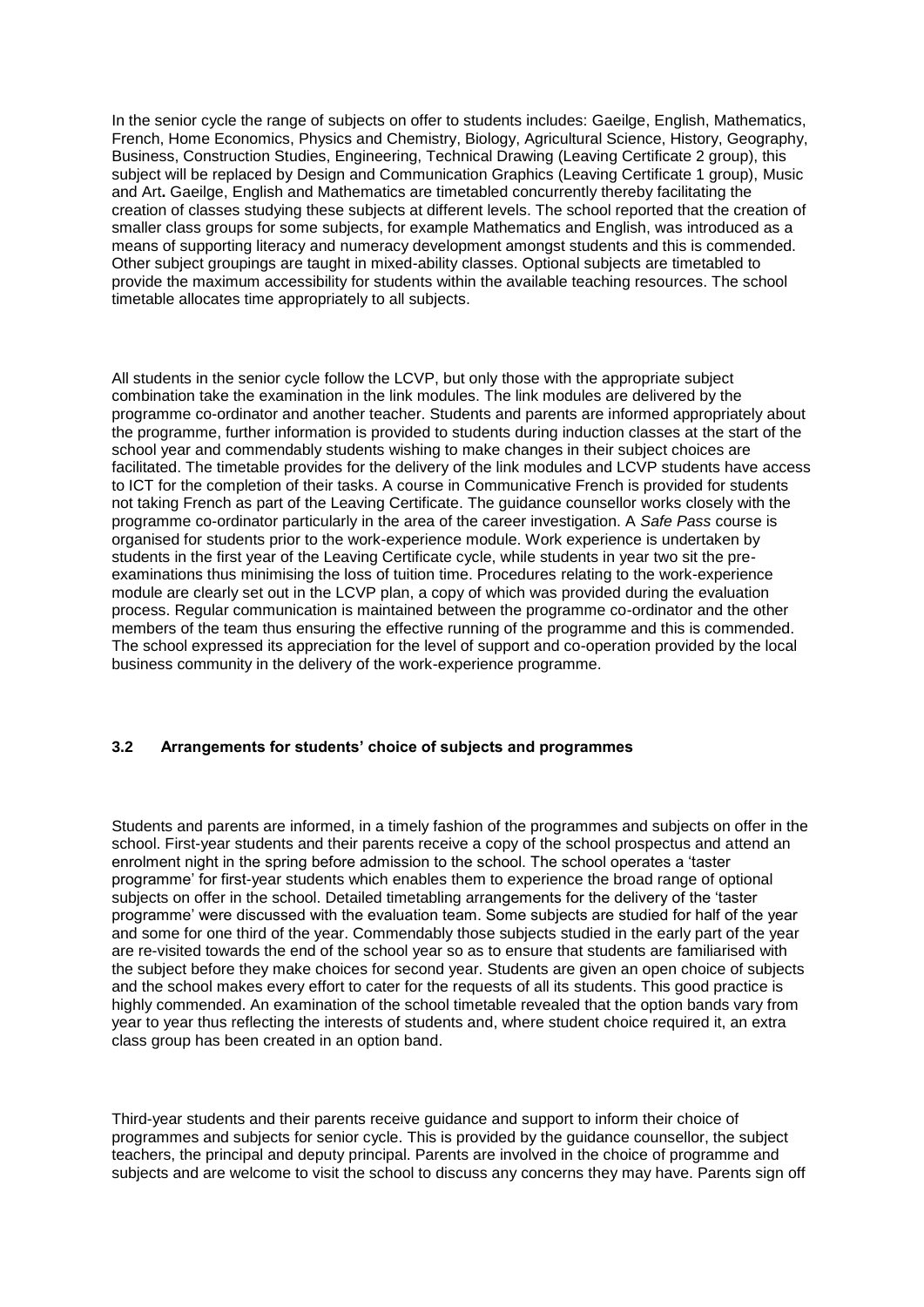on subject choices. It is suggested that as a means of providing further support to parents and students in relation to programme and subject choice the school re-introduces the practice of holding information evenings for first and third-year parents.

#### **3.3 Co-curricular and extra-curricular provision**

Co-curricular and extra-curricular activities include a sporting, artistic and cultural dimension and provide further evidence of the commitment of the teachers to their students. School management facilitates and promotes these activities and the role of Co. Leitrim VEC in renting a hall beside the school for the activities deserves to be acknowledged.

During the evaluation visit, it was evident that the school community is justifiably proud of its achievements in extra-curricular activities. In addition to timetabled classes for PE, students also have access to a Gaelic Athletic Association (GAA) appointed trainer and training sessions in volleyball and basketball at lunchtime. The voluntary contribution of teachers in this regard reflects their personal commitment to their students and deserves to be acknowledged. Staff and students are particularly proud of the successes achieved at national level in volleyball and the prominent position of the school's basketball team in the North West. Gaelic football is provided for both girls and boys and the school participates in cross country and track and field events. Students are encouraged to participate in these activities to the extent that they can derive benefit from them. The provision of a wide range of activities for students with special educational needs deserves to be acknowledged. These include horse riding and swimming.

The school has participated in a Mental Health Public Speaking competition, the Green-Schools award, the Cross Border Horizon Project, Safe Pass programme, Gaisce and Young Enterprise awards. In 2007 students were awarded the junior level winner in the Student Enterprise Awards sponsored by Leitrim County Enterprise Board. Students and teachers have been involved in organising musical events to raise funds for charitable organisations. A fun quiz is held for the whole school at Christmas and all students in the school partake in set dancing lessons during Seachtain na Gaeilge. At meetings with the board of management, representatives of the parents' association and the student council, the generosity and commitment of teachers was deservedly acknowledged. Parents and members of the local community are involved in the co-curricular and extra-curricular programme and this is appreciated by the school staff.

### **4. QUALITY OF LEARNING AND TEACHING IN SUBJECTS**

# **4.1 Planning and preparation**

Subject department planning is established in Drumshanbo Vocational School and has resulted in planning documentation for all of the departments visited. Generally, good progress has been made on the subject plans viewed and they showed a high level of attention to detail. Where planning was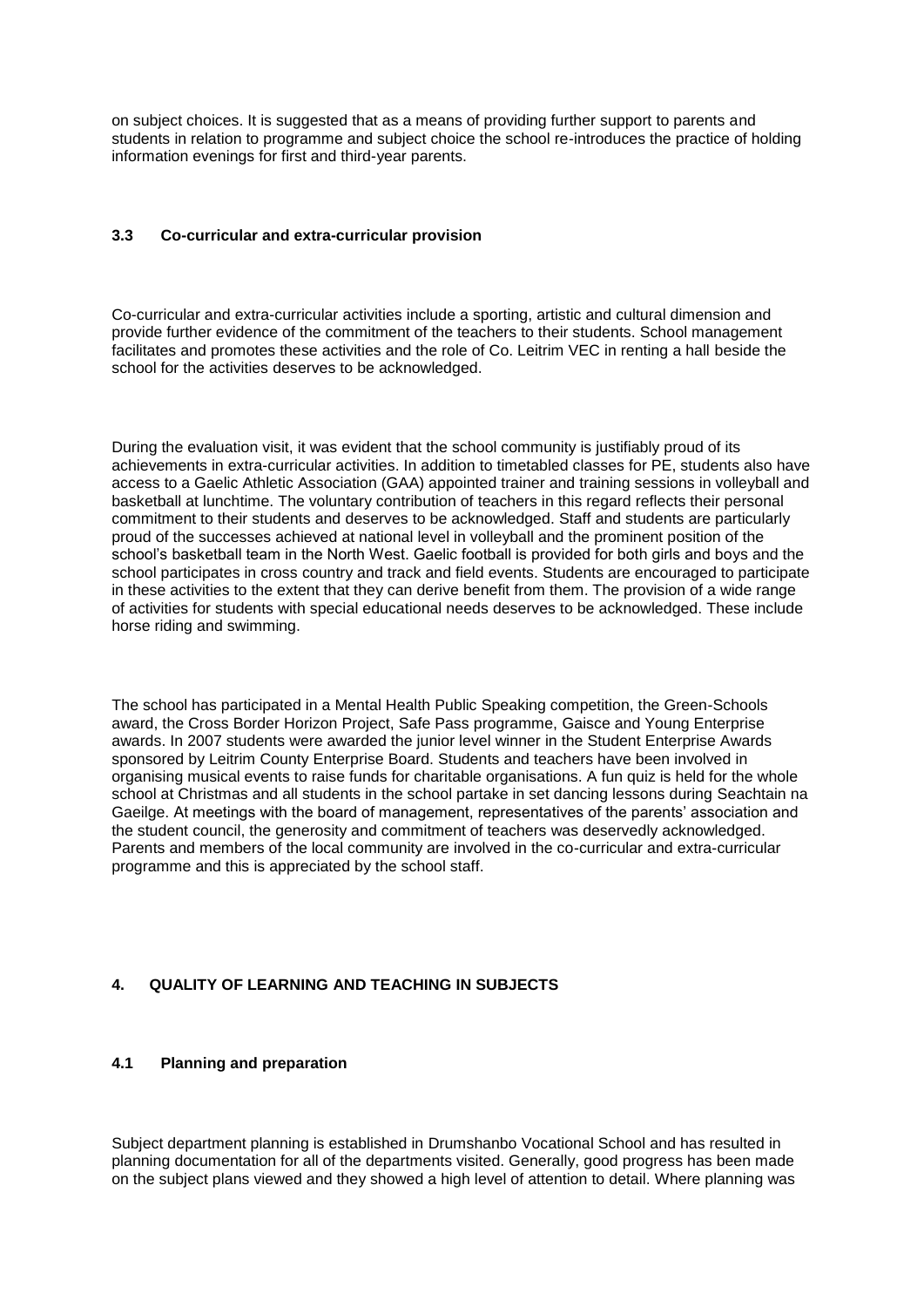most successful, long term and short-term plans were addressed with accompanying objectives for each programme and year group. It is suggested that all subject departments should include long term and short-term teaching and learning objectives in their department plans. This will ensure that the learning objectives of any given topic are focussed and explicit.

In cases where it is appropriate, policies have been developed to aid the teaching and learning of certain subjects in the school. This is good practice. It is recommended that development of all plans and policies should take cognisance of the relevant syllabuses and support documentation provided by the Department.

Planning for resource provision was also evident in the subjects evaluated. This included support materials, educational packs, videos and hardware equipment such as the recent addition of a kiln for use by students in Art.

In some cases cross-curricular planning activity has begun. This planning has been largely informal to date, yet has resulted in some positive activity especially around the area of student transition from primary to post-primary school. It is suggested that the collaborative approach found in many of the subject departments be co-ordinated to maximise benefit to the students.

#### **4.2 Learning and teaching**

In general, the lessons observed were well structured and paced, and there was some very good evidence of careful preparation for teaching and learning. Classroom management was effective and commendably, lessons generally began with the roll call followed by the correction of homework and/or a review of material from the previous lesson. The good practice of sharing the planned learning outcomes with the students at the outset was evident in some lessons. Communicating the learning outcomes or objectives of the lesson to the students provides a structure for the lesson and a framework for learning for students. The wider use of this good practice is recommended.

In the subjects evaluated a variety of teaching and learning methodologies was used. These included questioning, individual work, use of the whiteboard, observation of the surrounding environment and the linking of learning to everyday life. Teaching and learning were particularly effective when accompanied by well-planned and appropriately used resources and active learning methodologies that stimulated and motivated students and caused them to engage with the content of the lessons, thus enhancing understanding. These included the use of practical work, pair work, time for reflection on learning and the effective integration of subject-specific resources.

There were good examples of helping students focus on the language of particular subjects where new terms were introduced and clearly explained and often supported by the display of key terms in the classroom or on the board. The display of subject-specific materials in the classroom is commended as it serves to enhance a stimulating learning environment and provides opportunities to celebrate student work.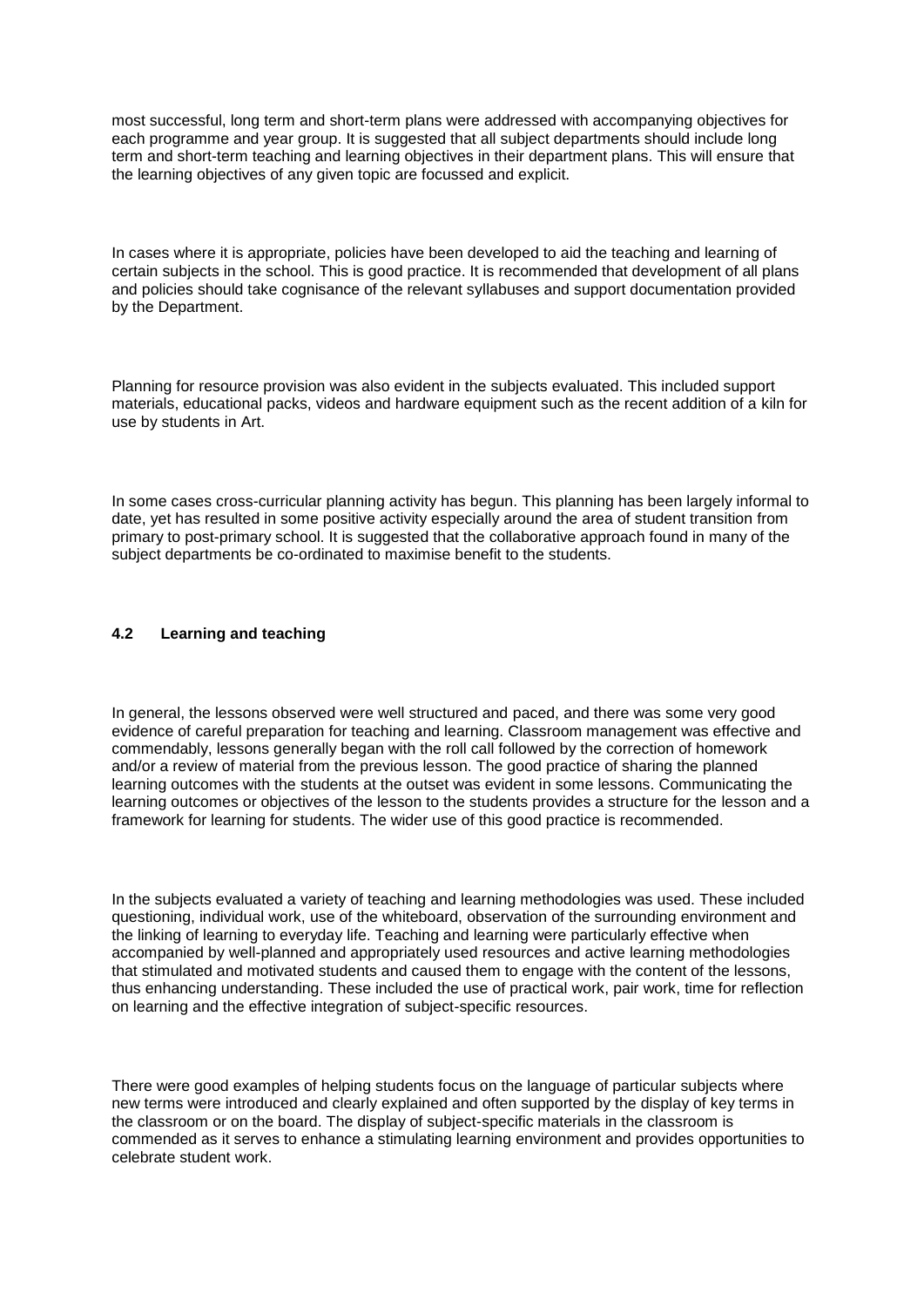Commendably teaching and learning took place in a positive and supportive environment, characterised by appropriate affirmation of students' efforts, mutual respect and a good rapport between students and their teachers. This resulted in a comfortable and secure atmosphere that was conducive to learning. Students were well behaved. There was a high level of engagement in the tasks and focus on their work on the part of students.

#### **4.3 Assessment**

Assessment forms a core element of teachers' work in support of teaching and learning in the subjects observed. Students' first introduction to assessment at the school is in the diagnostic testing of first-year students during their first term in the school. It was reported that the focus on these tests is on providing students with an indication of their strengths.

It is recommended that the necessity for these tests should be reviewed in light of the commendable practice of forming mixed-ability classes in first year.

The use of a variety of formative and summative methods of assessment of students' work was noted along with the creation of student profiles to inform teaching and learning. The collaboration and appropriate sharing of information on assessment of students with special needs was commended, as was the tracking of Leaving Certificate students and the detailed analysis of student destinations.

Assessment of learning practices were well established and a recommendation was made that *assessment for learning (AfL)* strategies be explored and introduced so as to permit more reflection by both students and teachers on ways to enhance learning, beyond the terminal assessment of what had been achieved in learning to date.

Appropriate work in copies, folders and portfolios was noted by inspectors evaluating individual subjects along with evidence of teacher recognition and comment on students' work. The good preparation of students for the challenges of the certificate examinations was noted along with commendation for teachers' efforts in encouraging higher numbers of students to study a subject area at a more challenging level. Teachers keep records on attendance, homework and student progress.

### **5. QUALITY OF SUPPORT FOR STUDENTS**

#### **5.1 Inclusion of students with additional educational needs**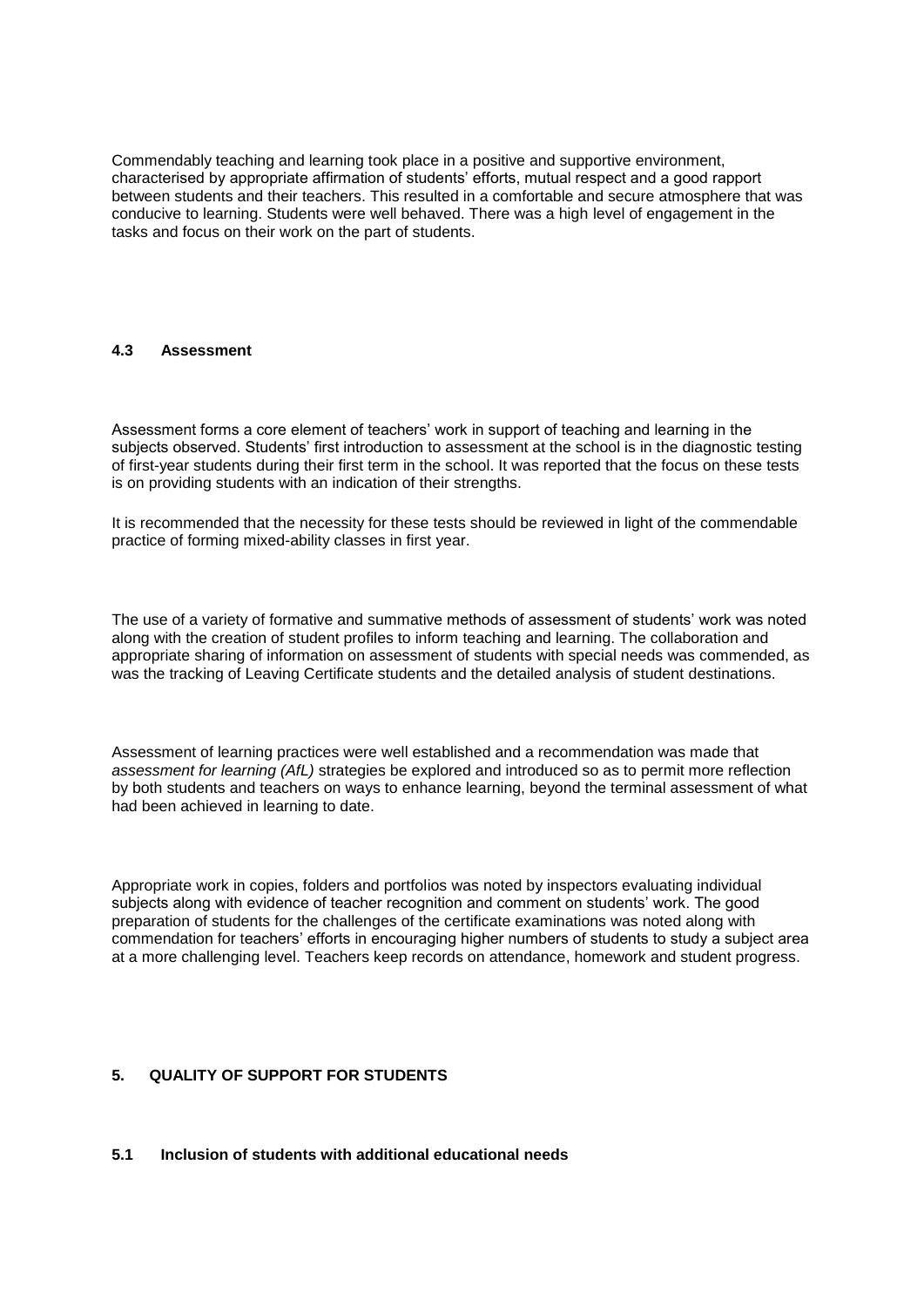Through its mission statement and its policies and procedures Drumshanbo Vocational School cares effectively for its student population and shows particular concern for students with additional educational needs. The school uses its allocation for resource teaching and for learning support to support students. A draft policy for students with additional educational needs is being developed and a copy of the policy was provided to the evaluation team. The educational support team, working out of an ex-quota allocation of 2.59 WTE from Co. Leitrim VEC includes resource and learning-support teachers supported by the equivalent of four special-needs assistants (SNAs). The resource team operates under the effective and committed leadership of one of the assistant principals who acts as co-ordinator. The learning support provision is effectively co-ordinated by another teacher who is an assistant principal. Meetings of the team take place on a regular basis to review progress. The school has a number of teachers who hold post-graduate qualifications in this area and who share their expertise with other members of staff.

On enrolment when a student presents with additional educational needs the student's needs are discussed with the parents in the light of the psychological report and contact is made with the student's previous school. The school makes every effort to cater for the needs of all its students and makes curricular adjustments to enable students to pursue their studies at a level appropriate to their abilities. This has resulted in the establishment of two small class groups and commendably students from these groups have access to mainstream classes, for example, in CSPE, RE and PE, where they can participate in and benefit from such inclusion. This provides students with a mainstream school experience that is peer appropriate. Documentation provided by the school outlined the curricular programme and support provided for students in these two class groups, and commendably this includes a module on *Education for Living*. Students in these classes sit a number of subjects in the Junior Certificate examination and are also provided with opportunities to participate in cocurricular experiences such as swimming and horse riding. During a visit to one of these classes inspectors were impressed by the effective supports provided by the teacher and by the SNAs. The school has welcomed a multi-disciplinary approach to supporting students and has received advice and guidance from speech and language therapists and occupational therapists. The provision of the LCA, when deemed to be appropriate is another example of the school catering for the needs of all its students. The LCA was last provided during the school year 2006-2007.

Student progress is monitored informally on a weekly basis, and at the conclusion of school terms, progress is evaluated involving class teachers and parents. Documents provided to the evaluation team indicated that student abilities are assessed using standardised tests, student profiles are developed from these tests and learning targets and success criteria are identified. The active involvement of the individual student and his or her parents is an integral part of this process. These procedures are very highly commended. Teachers reported adequate resource provision for students and expressed appreciation for the support of the principal in this area. The school has engaged with the Special Educational Needs Organiser (SENO) in discussing the possibility of establishing in the school a special unit for students with moderate general learning disabilities. The degree of personal commitment by teachers to supporting students with special educational needs deserves to be acknowledged and is a further example of the daily implementation of the school's mission statement. In reviewing the provision for special educational needs, reference should be made to the postprimary guidelines, *Inclusion of Students with Special Educational Needs* 2007, recently published by the Department of Education and Science.

Documentary evidence indicated that programmes of work are provided for individual students and that student progress is monitored and recorded. Student records are stored securely in the teachers' workroom separate from the general staff room. The co-ordinator for additional educational needs and the learning support co-ordinator link appropriately with the assigned SENO, the assigned National Educational Psychological Service (NEPS) psychologist and the reasonable accommodation section of the State Examinations Commission (SEC).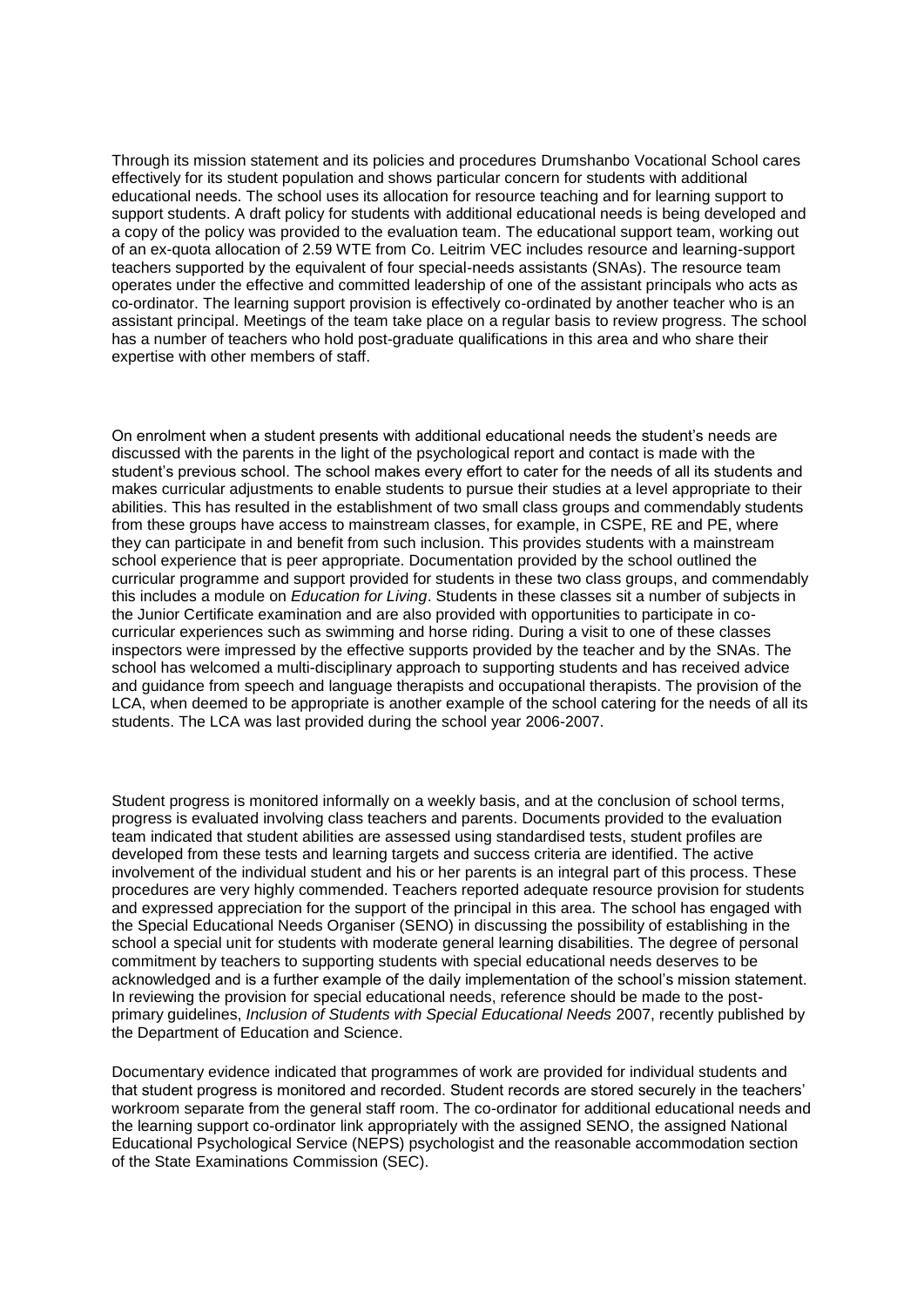The school's commitment to its students is also reflected in the provision of resources in the area of special educational needs. During the evaluation inspectors visited the learning support department which is located in a special classroom. This room has been provided with eight computers, two printers, a laminator and other resources including software, books and games that are used to support teaching and learning.

The school acknowledged the role of the local community in providing support for students. This includes the provision of placements for the work-experience programme, sponsorship for events and sports equipment, and funding from Leitrim Partnership to help in the delivery of additional support to students. It was reported that teachers also provide extra support for students, out of school hours, as certificate examinations approach.

The student population in the school is relatively homogenous. A *Book Rental Scheme* is in operation and is a financial support to students and their parents. This scheme is administered by a special duties teacher. Links have been established with local organisations to access specific support to help those students who may be disadvantaged. It was reported that sensitivity is exercised when fees and other costs, for school trips for example, are being collected and students have never been debarred from participating in school activities for financial reasons. Students for whom English is a second language do not form a significant cohort of the school population but where necessary the school does provide support in this area.

### **5.2 Guidance and student support in the whole-school context**

The school has the services of a qualified guidance counsellor who delivers the guidance provision in the school. The guidance allocation for the school is 0.5 WTE. However, the full allocation is not used to deliver the guidance programme. It is recommended that this be addressed*.* The guidance counsellor meets each first year student individually as part of adjusting to the new school*.* Guidance provision is targeted primarily in the senior cycle. Guidance is delivered mainly through individual appointments and small group work. It is recommended that the school reviews the current arrangements in order to ensure the optimum use and the most equitable deployment of the guidance resources available across the total student cohort.

The school is facilitating the development of a guidance plan and is developing a critical incident response plan. In developing further the critical incident response plan the views of the school chaplain might be considered. The school expressed its appreciation for the contribution of the school chaplain, who operates in a voluntary capacity, in providing liturgical services for the school. It was reported that Co. Leitrim VEC has appointed a guidance officer to provide for the needs of adult students, including those in the school. This initiative funded by the Department has been sponsored by Co. Leitrim VEC since January 2007. The school is also developing a charter for adult students outlining expectations and responsibilities for both student and school. Both of these developments are commended.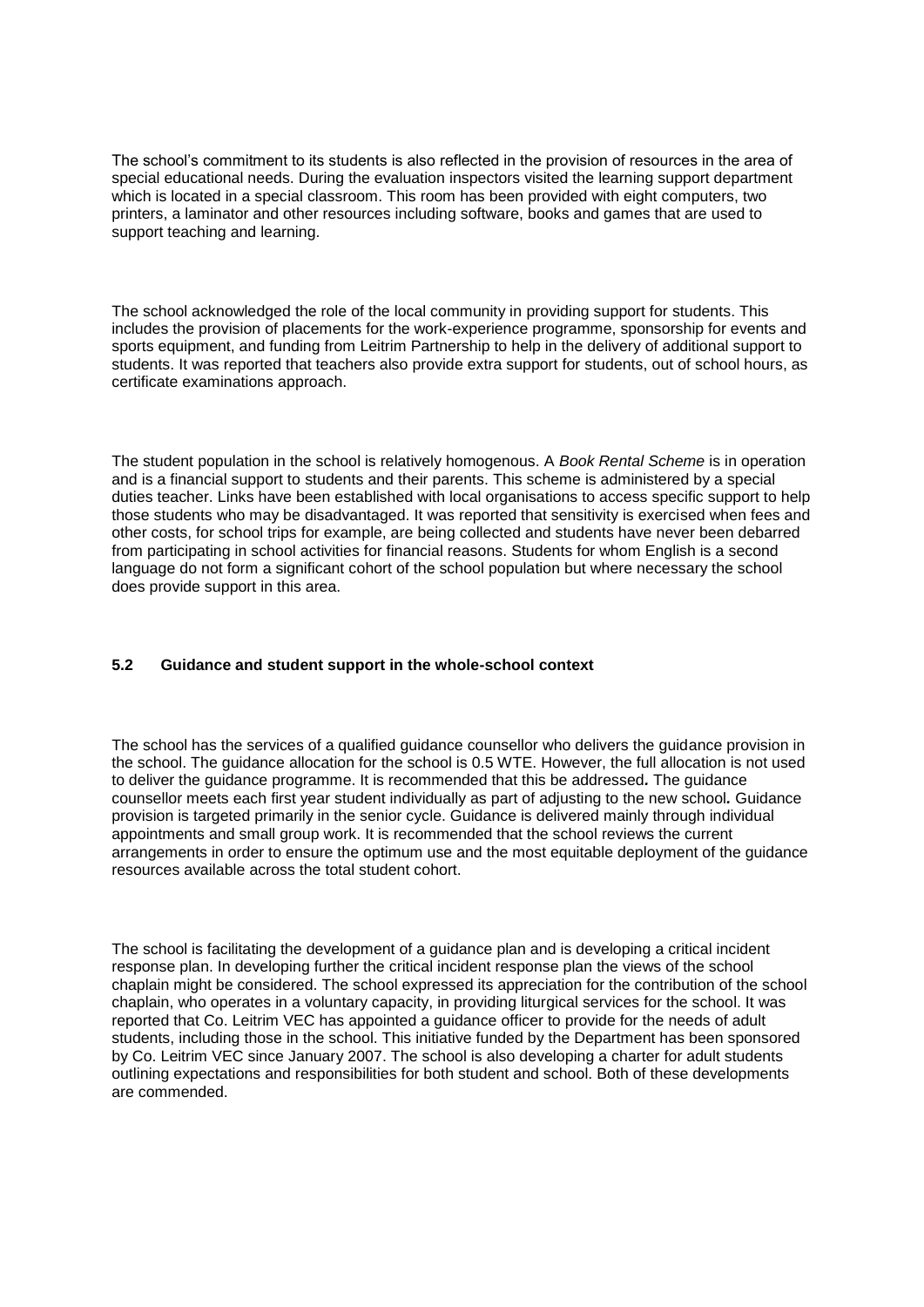The care role of the guidance counsellor is evident in the involvement of the guidance counsellor in the provision of appropriate educational, career and personal guidance to students mainly on an individual basis. It was reported that students are referred to the guidance counsellor by members of staff, particularly year heads, when the need arises. The guidance counsellor works closely with the programme co-ordinator particularly in the area of the career investigation for the LCVP. To support the delivery of Guidance the school provides office space with computer and internet access, phone, shelving and storage. This is commended.

Effective supports are provided for students transferring from primary school. Following a visit by the principal to the feed primary schools, an enrolment night is held where prospective students and their parents receive information on subject provision and the operation of the school in general. An assessment test is held towards the end of September to identify students in need of support and further testing takes place later in the first term. This process is organised by the guidance counsellor and the learning-support co-ordinator. The guidance and the special educational needs departments collaborate to identify students needing extra support. Support for students takes the form of withdrawing students from class or by creating an extra class group in Mathematics and English when students' needs have been identified. The introduction of team teaching should be considered as a further means of providing support to students. Commendably as part of the first year induction process the school organises a one-day trip away from the school to enable students to make new friends and to bond with each other as part of a distinct group. It is recommended that the many examples of very good practice evident in the care of students in the school be complemented by the development of a policy on student care. The school has in place a school care team, consisting of principal, deputy principal, year heads, guidance counsellor and learning-support co-ordinator, which meets on a weekly basis. This meeting is used to assess student progress and discuss any issues which may arise. Year heads are informed of students needs and this information is passed on to members of staff on a need-to-know basis.

Student effort and achievement both in relation to school and outside school activities are acknowledged and celebrated by an annual presentation function. This is supported by a prize fund provided by Co. Leitrim VEC and was supplemented by local sponsorship. A presentation of awards evening has also been introduced for PLC students. Student effort is acknowledged by the display of photographs and trophies in the school.

# **6. SUMMARY OF FINDINGS AND RECOMMENDATIONS FOR FURTHER DEVELOPMENT**

The following are the main strengths identified in the evaluation:

- The school's characteristic spirit is very much informed by its mission statement, which seeks to provide for the intellectual/curricular, physical, social and personal education for the student. The school aims to establish, develop and nurture attitudes, values and behaviour which will enable the whole-school community to reach it full potential.
- The mission statement and aims of school are displayed in the school foyer, in students' journal, school prospectus and as a preface to all policy documents.
- During the evaluation, various members of the school community referred to the benefits accruing to a school of this size, with relatively small enrolment numbers, where students are known by their teachers at a personal level, where a relaxed yet focused atmosphere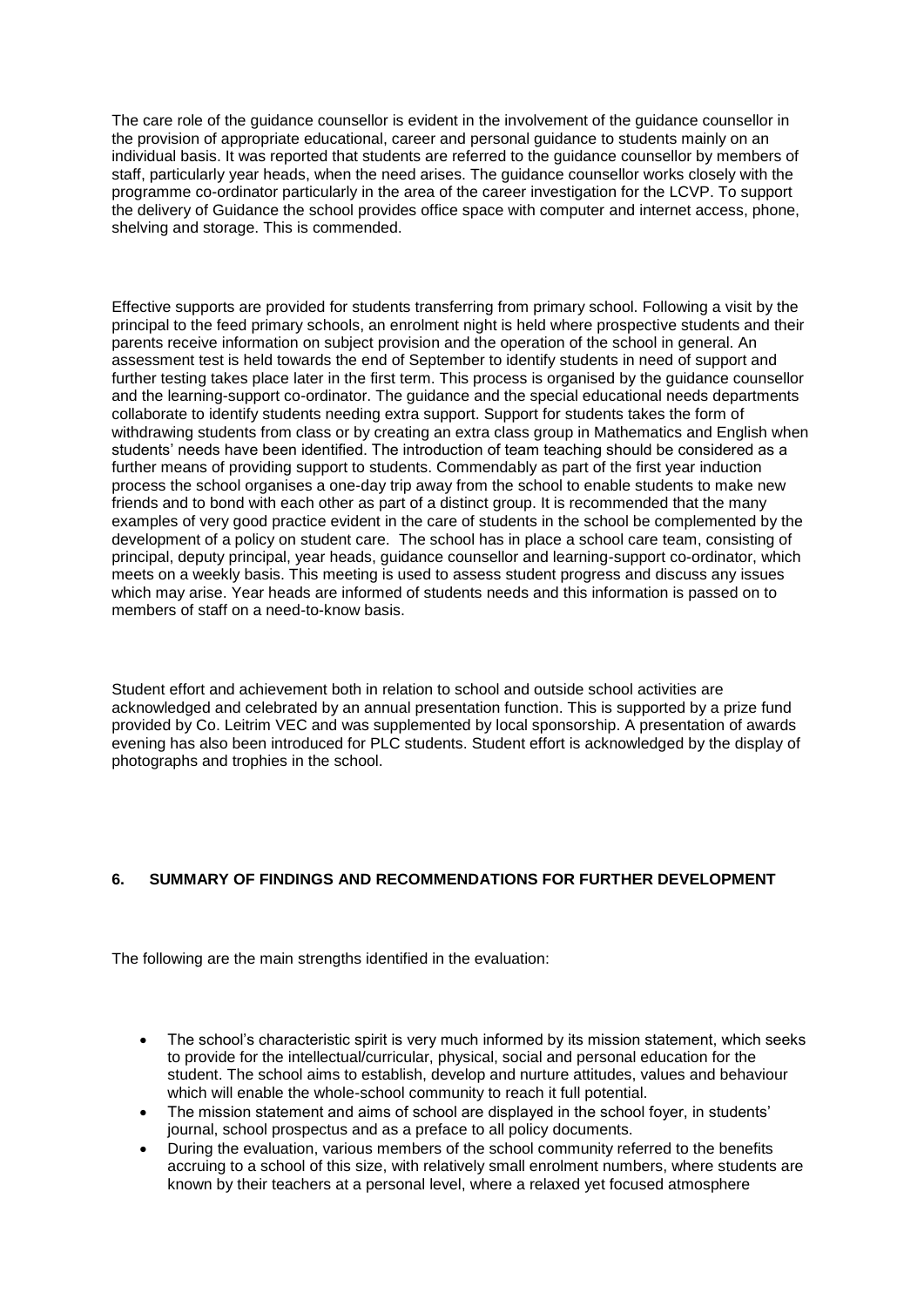prevails. There was a sense of pride in achievements both in the academic and nonacademic areas.

- The VEC provides support to the school, particularly in the area of CPD, and the CEO maintains regular contact with the school principal. He expressed confidence in the principal and the staff.
- The board of management which is properly constituted under the *Instruments and Articles of Management for Vocational Schools expressed its* confidence in the school principal and acknowledged his role in guiding the school.
- A parents' association established in 2003 expressed its appreciation for the 'open-door' policy of the school principal and members of the teaching staff, the quality of teaching and learning and the extra-curricular programme.
- The school principal provides very effective leadership for the school community and has identified priorities for the further development of both the physical infrastructure and the human resource needs of the school.
- The senior management team of principal and deputy principal work closely together, appreciate each others mutual support and operate as an efficient and effective team.
- The caring approach adopted to the implementation of the school's code of behaviour makes an important contribution to maintaining positive staff-student relationships.
- Year heads and the recently introduced class tutors, some of whom do not hold posts of responsibility, play a major role in the implementation of the school's code of behaviour and of providing support for students.
- In line with current legislative requirements the school has in place an effective means of monitoring student attendance.
- Well-maintained school buildings and grounds with striking floral displays are features of the school.
- A fully representative student council has been established since 2004 and has made a positive contribution to the life of the school since then.
- School development planning operates on a formal basis, and is facilitated and encouraged by the board and the senior management team.
- Substantial progress has been made in the area of school development planning. Significant progress has also been made in the planning for programmes and in some individual subject areas.
- There are three curricular programmes on offer in the school and there is a very broad range of subjects on offer to students across these programmes. The school also provides a number of PLC courses and evening classes.
- Co-curricular and extra-curricular activities are provided and include a sporting, artistic and cultural dimension.
- There is a very good level of whole-school support for the subjects evaluated. Subject department planning has taken place and short-term planning was also evident in many well planned and delivered lessons.
- In all lessons observed students were pleasant, respectful and engaged in their work.
- Teaching and learning were particularly effective when accompanied by well-planned and appropriately used resources and where active learning methodologies were used to engage students.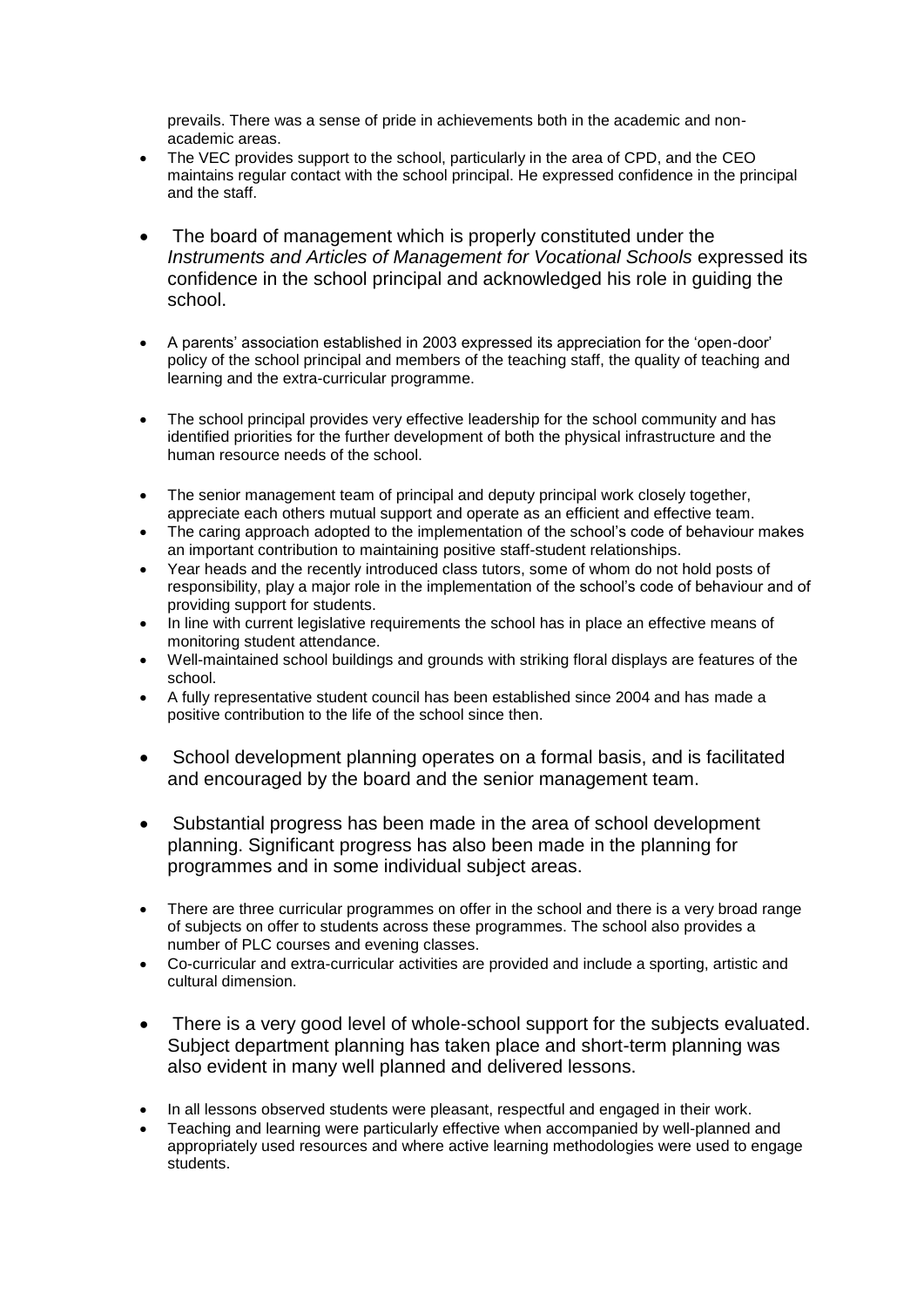- In its mission statement and in its policies and procedures the school cares effectively for its student population and shows particular concern for students with special educational needs.
- The programme for students with special educational needs is co-ordinated by an assistant principal. The degree of personal commitment by teachers to supporting students with special needs deserves to be acknowledged and is a further example of the daily implementation of the school's mission statement.

As a means of building on these strengths and to address areas for development, the following key recommendations are made:

- It is recommended that training be provided by Co. Leitrim VEC for members of the board of management. This will help them to define and understand their respective roles and will enable them more effectively to fulfil their responsibilities.
- It is recommended, as a priority, that the board and Co. Leitrim VEC take measures to ensure that the extra accommodation agreed under the PAS be delivered within the specified time frame.
- It is recommended that those aspects of the enrolment and admissions policy referring to applicants with special needs and to the transfer of students from other schools should be reviewed, so as to ensure that all current legislation has been taken fully into account and to avoid any ambiguous interpretation of the policy.
- A number of health and safety issues identified in this report should be addressed as a matter of urgency. These include: the installation of a dust extraction unit in the materials technology (wood) room, the reactivation of the fire alarm system in the school and the introduction of regular fire evacuation drills. The concerns expressed in the subject inspection reports in Art and Home Economics should also be addressed.
- It is recommended that the comprehensive approach to school planning adopted in some subject areas be developed further by all subject teachers working collaboratively, where possible, on their specific subject plans.
- Recommendations outlined in the subject inspection report on SPHE in relation to the provision of RSE for all students should be addressed as a matter of urgency.
- It is recommended that the full ex-quota allocation for Guidance be used to deliver the guidance provision.
- It is recommended that administration of diagnostic tests to first year students should be reviewed in light of the commendable practice of forming mixed-ability classes in first year.
- It is recommended that the many examples of very good practice evident in the care of students in the school be complemented by the development of a policy on student care.

Post-evaluation meetings were held with the staff and board of management when the draft findings and recommendations of the evaluation were presented and discussed.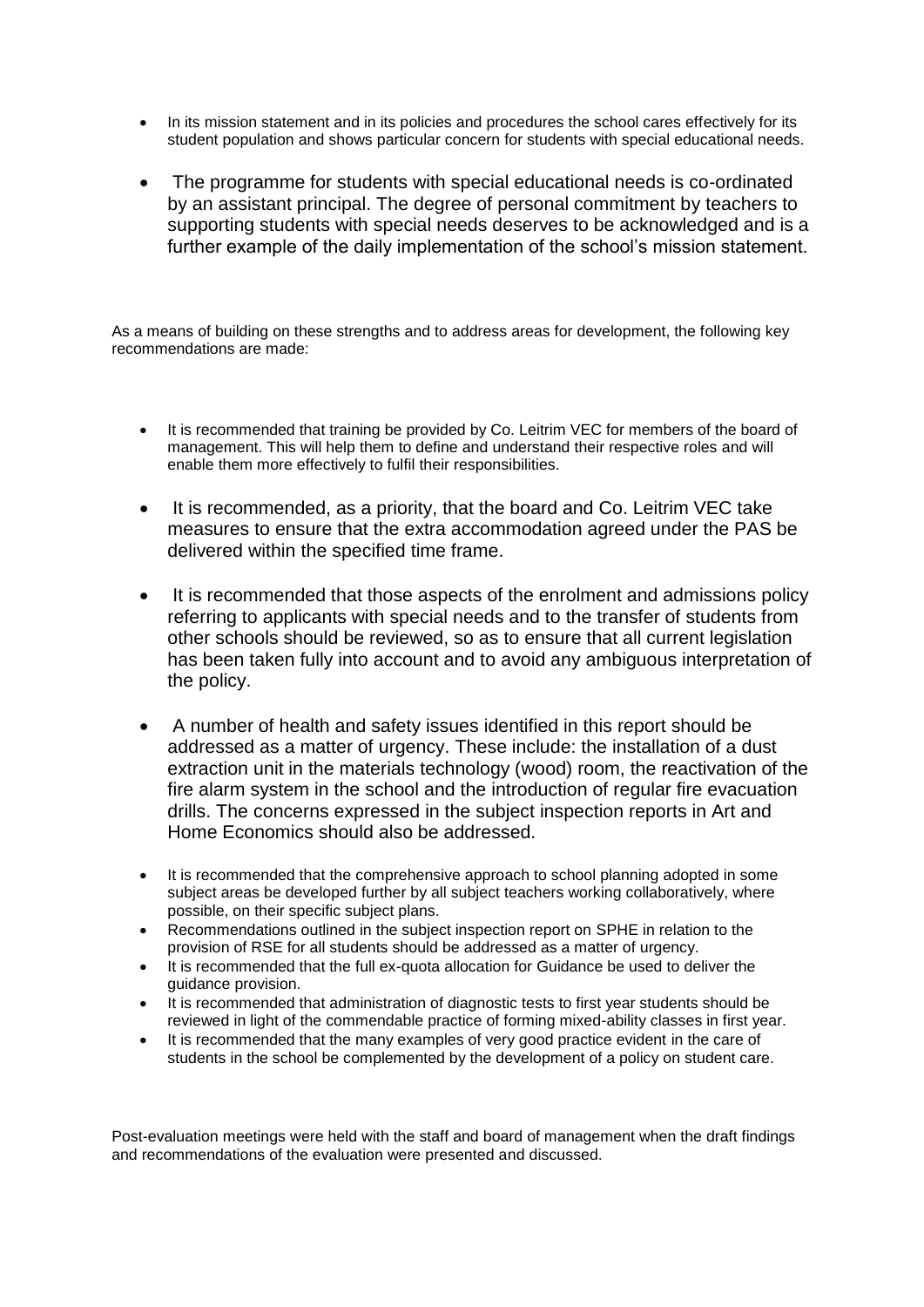# **7. RELATED SUBJECT INSPECTION REPORTS**

The following related Subject Inspection reports are available:

- Subject Inspection of Art 25 September 2007
- Subject Inspection of Gaeilge 27 September 2007
- Subject Inspection of Guidance 26 September 2007
- Subject Inspection of Social, Personal and Health Education 25 September 2007

*Published September 2008*